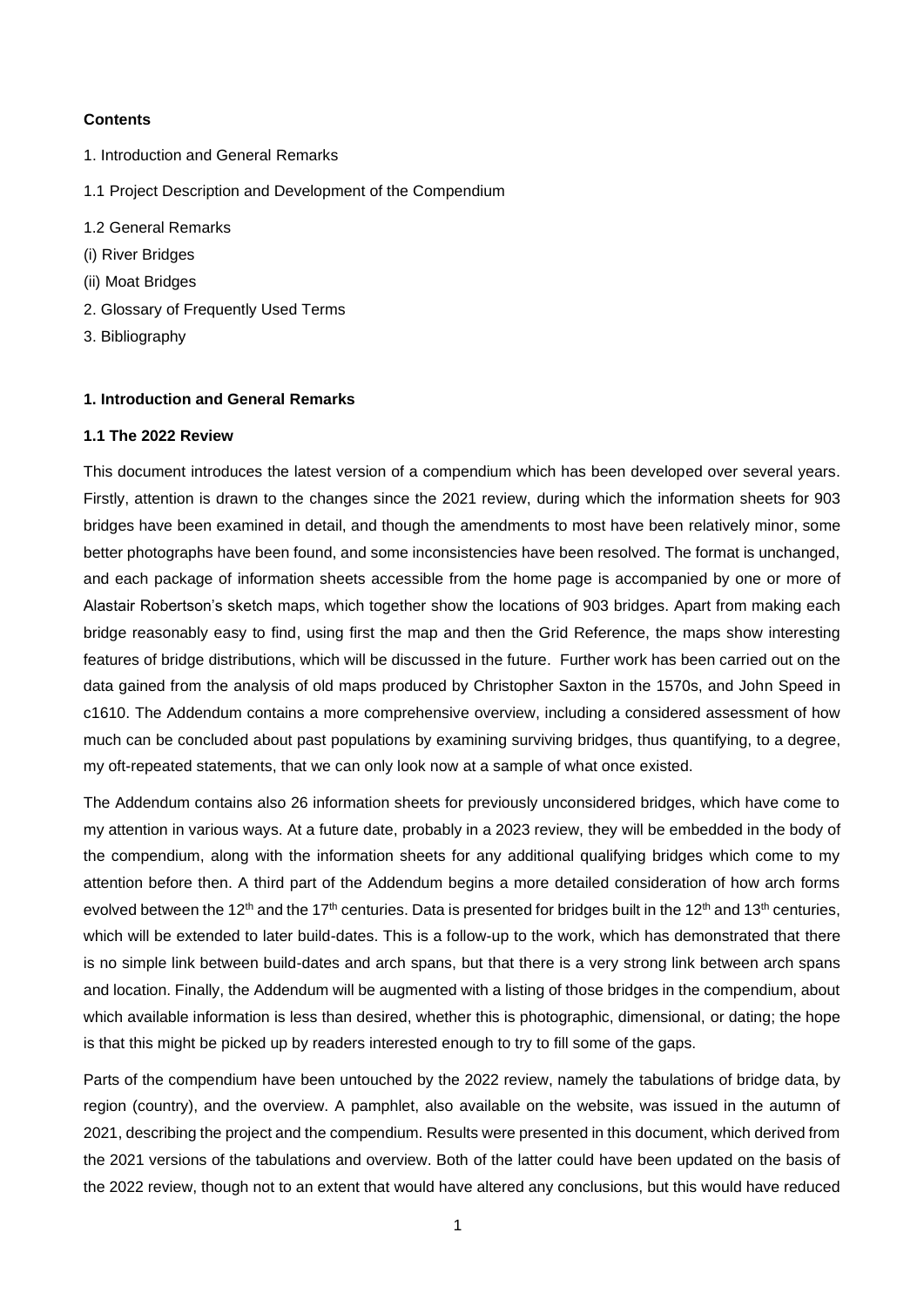the alignment between the compendium as it appears on this website, and the pamphlet, a few months after its publication. It was decided that this was undesirable, so the updating of the tabulations and overview have been deferred to the next review There now follows the general introduction to the project and compendium, largely as it has appeared previously, though the opportunity has been taken to add to the bibliography.

#### **1.2 Project Description and Development of the Compendium**

The compendium had its origins in some years of making casual observations around the country, which had become a bit more focused after retirement yielded greater time and opportunities to search out old bridges. I brought no professional expertise to the pursuit as I am not an architect, civil engineer, or surveyor, but a physicist who spent a working life managing industrial research and development, so my standpoint is that of a reasonably well informed layman, disinclined to speculate. About 8 years ago, I decided to change what had remained an intermittent pursuit into a structured project, which had the objective of viewing and recording the surviving old bridges in Great Britain as they are now, and understanding the changes to them which had occurred since they had been built. The end product was to be a document posted on my website, and I anticipated spending a fair amount of time on the project for two years, a reflection of a gross underestimate of what I had taken on. I began by exploring the information, including photographs, about old bridges available in the 'literature' and developed a definition of old bridges. This desk-based exercise enabled me to produce a long list of bridges, which might satisfy the criteria I would choose. Thereafter it was a case of working out itineraries which allowed them to be visited in a fashion as economical as possible in time and distances covered, knowing that I also had to find sensible ways of presenting the information I was assembling.

I turn first to the 'literature'; no-one considering old English and Welsh bridges can get very far without accessing the work of Edwyn Jervoise who over a decade around 1930 produced four volumes which identified old bridges, described them, and searched out documentary evidence of their antiquity and vicissitudes over the years; the acquisition of two of his books, and the realisation that no-one had attempted to repeat his survey in almost a century, was an important influence on my deciding to systematise my own efforts. Though his focus was narrower than that of the great Tudor traveller, John Leland, he can be seen as creating a modern version of the famous 'Itineraries', at least with regard to bridges and rivers. Alongside descriptions of standing bridges, he dealt with bridges which had disappeared but occupied important sites in the past. Rightly or wrongly, and it is unlikely to have been possible anyway, I have felt no need to consult most of Jervoise's sources directly because where I have done so, as with Leland for example, I have been more than satisfied about his trustworthiness, competence, and thoroughness; he did make occasional mistakes, but they were few and far between. A volume of slightly different format covering Cornwall was produced in the same period by different authors, Henderson and Coates who maintained similar standards, before Jervoise completed the picture for England and Wales by producing a volume dealing with the many old bridges in Devon, based on work carried out by the aforementioned Henderson, who unfortunately had died, before he could publish his results.

Jervoise was commissioned to produce his books for a purpose, which was to identify a national cultural resource, and to encourage those charged with the preservation of historical artefacts to appreciate the importance of old bridges and act accordingly. In a sense, the timing was opportune, because the upsurge in motorised road transport of the previous few decades, though vastly less than was to come, had already resulted in characterful old bridges being seen mainly as obstructions to both traffic and river flow, which would have to be drastically modified or replaced. Unfortunately, for some outstanding examples, Jervoise's survey had come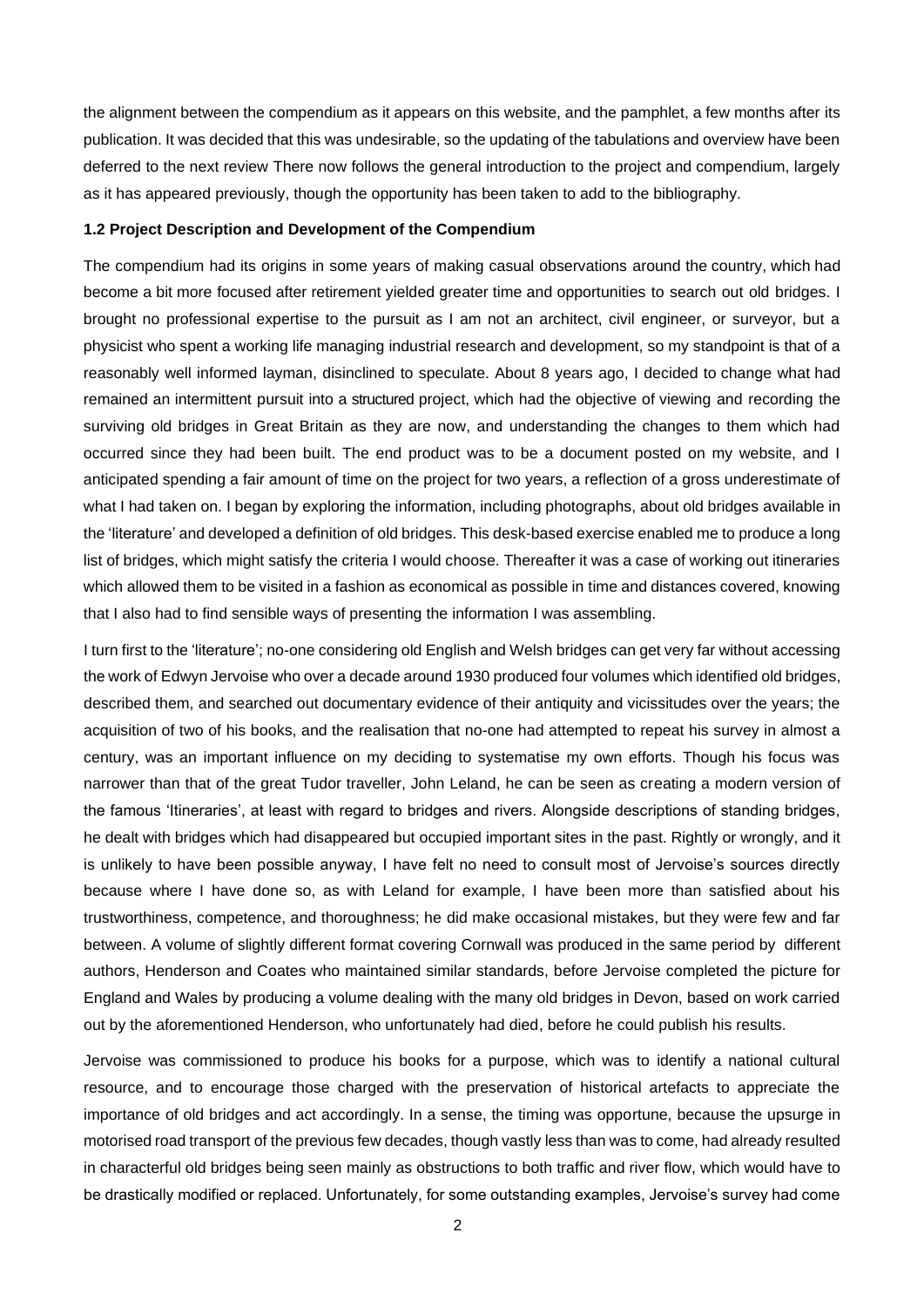more than a hundred years too late. The great age of turnpike road development which began to make possible long-distance travel, within reasonable timescales, in the late 18<sup>th</sup> and early 19<sup>th</sup> century had encompassed demolishing or reconstructing some fine medieval bridges, on major routes between towns and cities. Concurrently, in towns and cities across the land, rocketing populations and corresponding increases in urban horse-drawn traffic meant that the barriers to local communication imposed by other old bridges had to be circumvented, and this, along with increased maintenance costs to ensure safety under heavier loads, had spelt the end for some of the finest medieval bridges, some of which are briefly documented in the sets of information sheets here. Thereafter, Victorian attitudes to old bridges tended to replicate their ruthless modifications of churches to contemporary needs and tastes, so there were more casualties.

Fortunately, matters have proceeded differently in the modern era, and preservation of the 'built heritage' has moved up the agenda, not least because of the seminal Parliamentary Act of 1913 which realised earlier pleas for protection of 'ancient monuments', a responsibility taken on by Charles Peers and his successors, the Inspectors of Ancient Monuments. If Jervoise had lived past 1955 and had been able to view the contents of this compendium, I think he would have been pleasantly surprised. Relatively few of the bridges which he listed have collapsed, been demolished or even been greatly altered during the ninety plus years since he identified them. Many have been bypassed, and now carry only pedestrians or light local traffic. Either by design or serendipity, a good proportion of those, which have been modified in a major way, and this applies as much before as after 1930, have been left relatively untouched on one of the upstream or downstream faces, so that the main features of the original bridge can still be viewed. (It is usually easier and cheaper to extend at one face, since only a single new structure is required, either an adjacent parallel bridge, or an extension corbelled out, or supported on cutwaters, though approaches have to be realigned.) There are also cases where a main river bridge has been dismantled or totally rebuilt, but flood arches remain, and they, especially when viewed alongside prints or even old photographs, can allow the original configuration to be divined, though it would be wrong to pretend that such relics usually answer all pertinent questions about the original bridge.

Often, a bridge viewed from the level of the carriageway appears to be a completely modern reconstruction, but descent to the river bank can yield a view of the original arches and soffits, perhaps with ribs and multiple arch rings, but now enclosed and extended by parallel arches or cantilevered beams. Indeed, I would go so far as to suggest that the different methods of modification sometimes furnish an added level of interest, though it is unarguable that there are also too many examples of unsympathetic reconstructions which have removed any real link with times past, and frankly ruined a historic artefact. Unfortunately, this is very often true of the parapets, practically always rebuilt in modern times, sometimes decoratively, but not necessarily in the style of the remainder of the bridge, sometimes functionally under the time pressure imposed by safety considerations, after a heavy vehicle has ploughed into them, and sometimes it seems, according to an architect's whim of little obvious merit. Rightly or wrongly, my response has been to devote little space to this aspect of most of the bridges described, in spite of the temptation to provide a list of the worst examples!

I am not sure if Jervoise would have seen his books as 'popular works', though in my view they have been almost indispensable to the enthusiast who wants to find and view old bridges, and learn a little about their history and most notable characteristics. Quite simply, there has been nothing to approach them as an accessible, nationwide survey, though they do have their limitations such as the uneven quality of the photographs and inconsistencies in the amounts of information supplied about different bridges. They have

3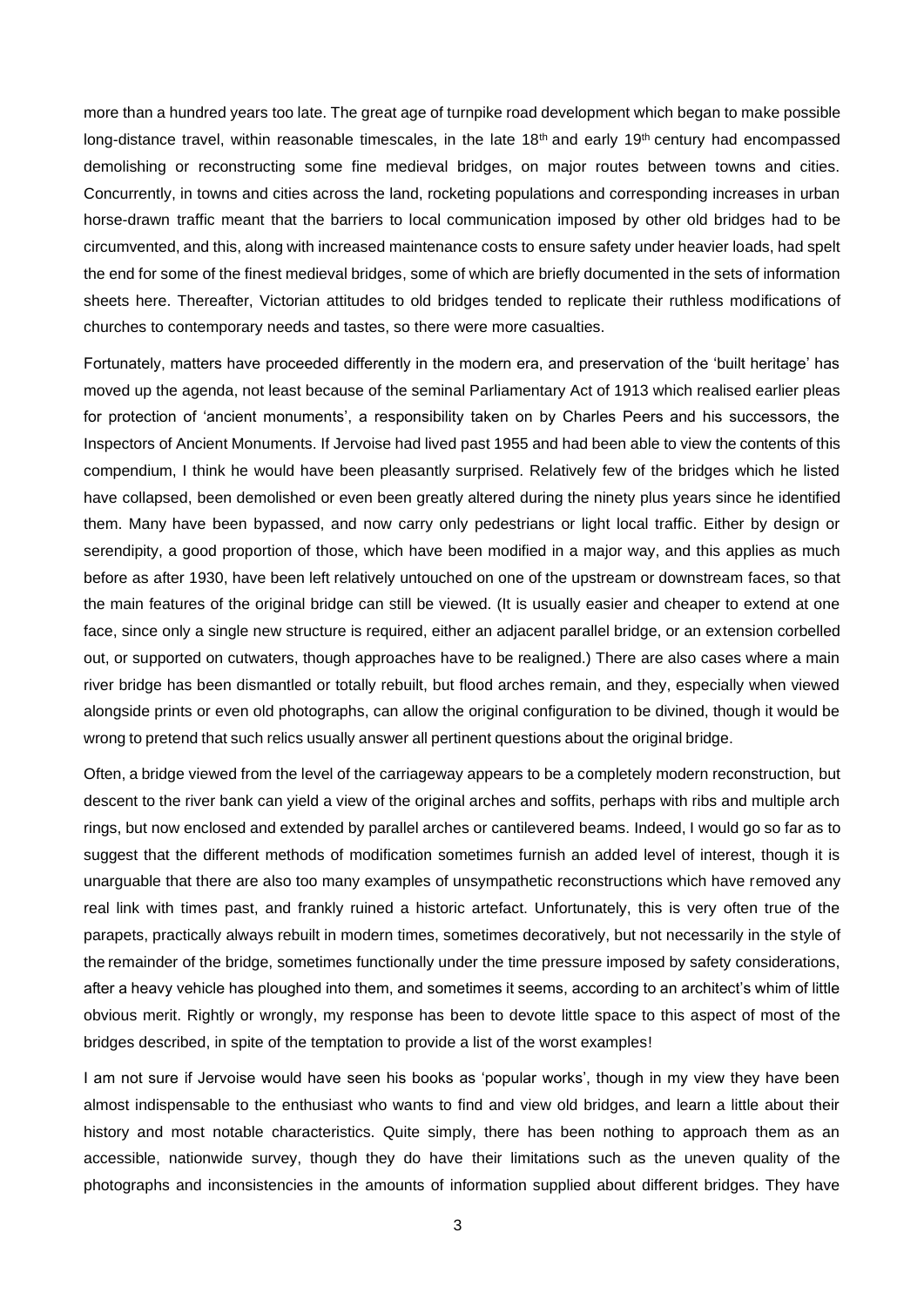been out of print for years, but it is still easy to obtain second-hand copies at reasonable prices. There are a growing number of relatively recent publications which consider bridges from different standpoints; by implication, there has been a growth of interest and especially, a realisation by some, though by no means all, local bodies responsible for tourism that an impressive old bridge can be a draw. Some books deal mainlywith the aesthetic pleasures to be gained from viewing bridges in their settings, and depend heavily on the high quality of their photographs, or other depictions like old engravings and paintings. Others focus on the history and anecdotes associated with bridges, with 'the devil' occasionally a prominent actor. Entertaining as the latter may be, they can also frustrate when it transpires that a well-told tale refers to a bridge which was knocked down a few centuries ago.

At the other extreme are civil and mechanical engineering manuals, standards and text-books which deal with bridges as working structures. Some books attempt to bridge the gap in a manner of speaking, by seeking to explain the principles of design in a basic way. It is likely that the masons and other craftsmen who erected ancient bridges were little better equipped with theoretical engineering knowledge than readers who absorb and comprehend the information so presented, though the former were usually blessed with the wisdom of experienced craftsmen; certainly the medieval masons and civil engineers as illustrious as Thomas Telford would be confounded by the structural models and finite element solving techniques, which can underpin the designs of today. Usually, if not always, such analyses guarantee stability and longevity, while at the same time allowing the bridge members to be matched more closely to the duty which will be placed on them, so yielding economic and sometimes aesthetic benefits. For example, many ancient masonry bridges are supported on piers which we would now regard as un-necessarily massive, and apart from extra costs of construction and diminished elegance, (though that is a matter of opinion), the resulting obstruction to river flow made flooding much more likely, and rendered the waterway less navigable. Accounts of Old London Bridge, stress the hazards of passage beneath the carriageway, i.e., shooting the bridge, in the greatly accelerated water flow confined by 18 massive piers resting on protective plinths called starlings, intended to reduce scouring around the foundations.

In the bibliography there are brief comments on many of the publications and web sites I have found helpful, but several in addition to those produced by Jervoise, deserve special mention. First, I will highlight two fairly recent volumes, one authored by Harrison which addresses general questions about medieval bridges, such as those concerning their locations, funding, fabric, and designs, in an illuminating, if sometimes controversial, fashion. He provides an overview absent from the writings of Jervoise who described individual bridges as he found them, rather than devoting much space to wider considerations, such as why they had certain features. I would caution that some of Harrison's theories about bridges built before the Norman Conquest are speculative, as there are no survivals, and that he draws some conclusions about later periods, which have little relevance to some areas of England. The other recent book worthy of special notice is an Encyclopaedia of British Bridges, authored by McFetrich, which contains over 1500 concise descriptive entries and illustrations of bridges of all ages and types. It ranges much wider in that regard than I do, though there is considerable overlap, but my focus on a narrower old population means that my compendium is more exhaustive for its subject matter, and I have the luxury of far more space. Jervoise and Harrison confined their attentions to England and Wales, and there are no comparable volumes for Scotland, but there is an excellent web-site, named appropriately enough 'Scotland's Oldest Bridges' which more than fills the gap. Its developer, David Simpson, lists those Scottish bridges identified in a survey carried out by Roy in the mid-18<sup>th</sup> century, and on older maps produced by Pont and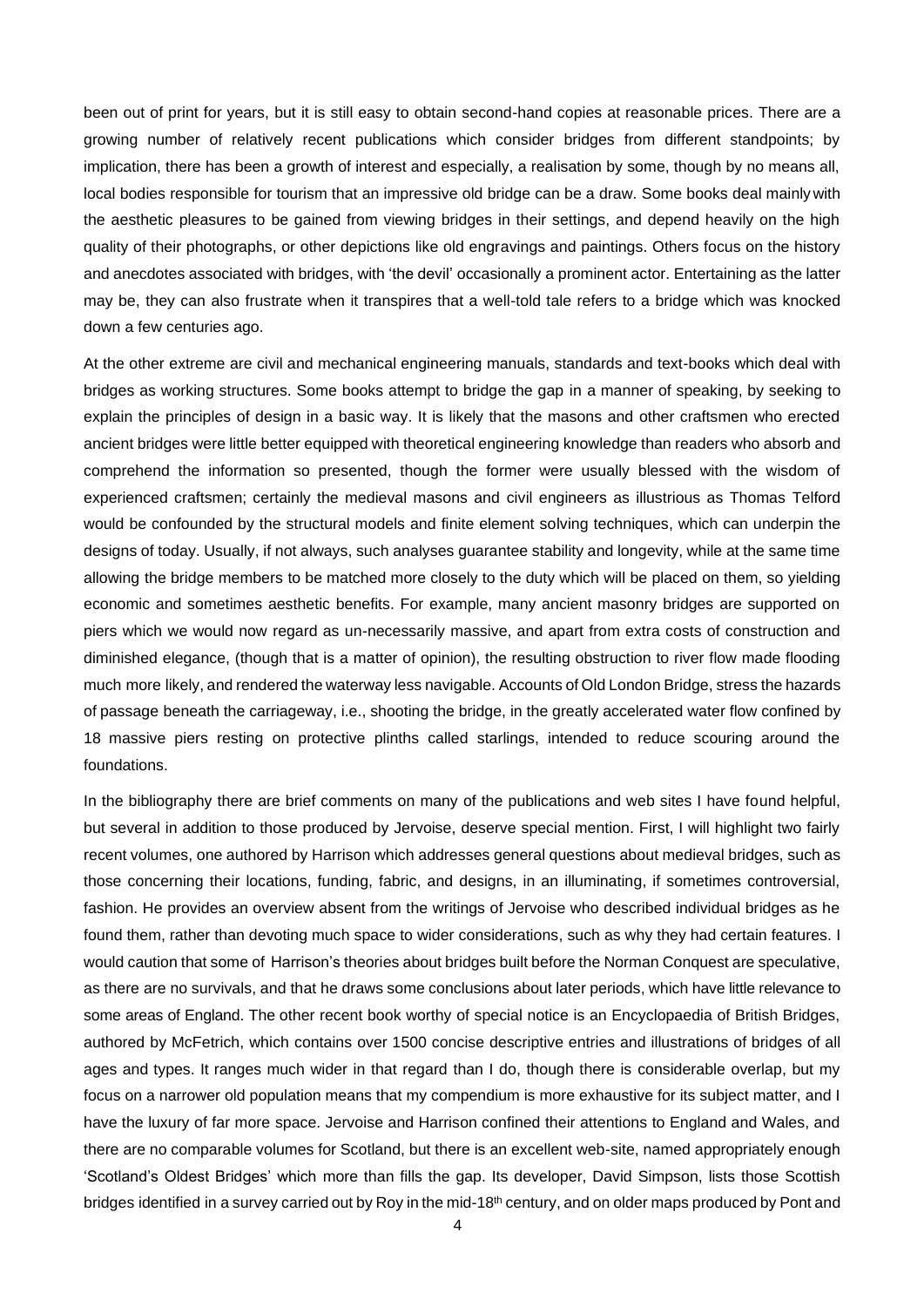Blaeu, (the earliest available sources). There are brief descriptions, photographs, and links to other relevant websites; exact locations on a map of Scotland are also given, and provide entry to the other information. Anyone interested in Scottish bridges should also be aware of a series of papers produced by H.R.G Inglis, best known as a map-maker, just over a century ago, because he, even more than Jervoise, should be viewed as the pioneer of modern studies of old bridges. Dealing with a much smaller population of bridges, though he did not confine himself to Scotland but made comparisons with bridges in England and the rest of Western Europe, he set himself to understand the requirements and constraints in the minds of medieval bridge-builders, and the resulting impacts on designs. It can be argued that some of his conclusions go further than his evidence allows, but it is disappointing that his work goes unacknowledged by many of those, who have written on the subject in the last few decades.

For Scotland, and more for England and Wales, there are books which focus on old bridges in different regions and counties; they are of variable quality and I reference only those which enhanced my knowledge or appreciation, but the best are excellent. I include in that category a recent publication describing old bridges in Buckinghamshire, produced by Marshall Hall. Also, there are a few web sites which ambitiously itemise all the bridges, regardless of age, in single counties, (including Cumbria and Somerset) and provide photographs and information culled from many sources, including the Listed Buildings and Heritage Gateway (formerly Pastscape) web sites, also indispensable references. (The problems in using these latter websites arise from the quantity of entries, amongst which those dealing with bridges are a very small proportion, and the sometimes unpredictable even quirkily-chosen bridge names which register with their search engines.) British History online is another valuable source of information and photographs, though again location of relevant items in the vast repository can be difficult. I should also mention Hinchcliffe's excellent compendium of packhorse bridges, though I wish he had been able to make a selection weighted less heavily towards the North of England, where I think he was based. Unfortunately, he ventured, (in print at least), into neither Scotland, nor Wales. I have had to modify plans to extend my survey to Ireland in a seamless fashion, by dropping most site visits, so the data I present comes mainly from the desk based exercise to which I refer above. For it, I depended heavily on Irish equivalents of the Listed Buildings site and the remarkable book on Irish Stone Bridges, produced by O'Keeffe and Simington, though more narrowly focused documents have also been of assistance.

I must now deal with another source of information about old bridges, namely old maps, many of which have been digitised in recent years, and made freely available on line by the Scottish National Library, Welsh National Library, and the British Library (the websites are in the bibliography). It is right to emphasise the service performed by these bodies to all interested in historic artefacts. I was slow to realise fully the value of this resource, but certainly do now. Maps taken on their own, rarely date bridges conclusively, but with other information, they can provide valuable confirmation that a bridge thought to be present at a certain time was indeed there. They also show how many bridges were standing in a river catchment, county, or region at specific dates, so allowing bridge survival rates to be estimated. The maps are remarkable for their time though inevitably there are inaccuracies and omissions with well documented bridges unmarked, especially those on lesser, more remote, streams, but the majority of the expected population are marked, along with many others.

Some bridges are marked on the famous Gough map of England, (highlighted by Harrison) which was produced in the 14<sup>th</sup> century, (though experts think that it was probably a copy of a 13<sup>th</sup> century predecessor) and this is relevant to their dating. However, from my standpoint, which as will be seen was to consider pre-1700 bridges,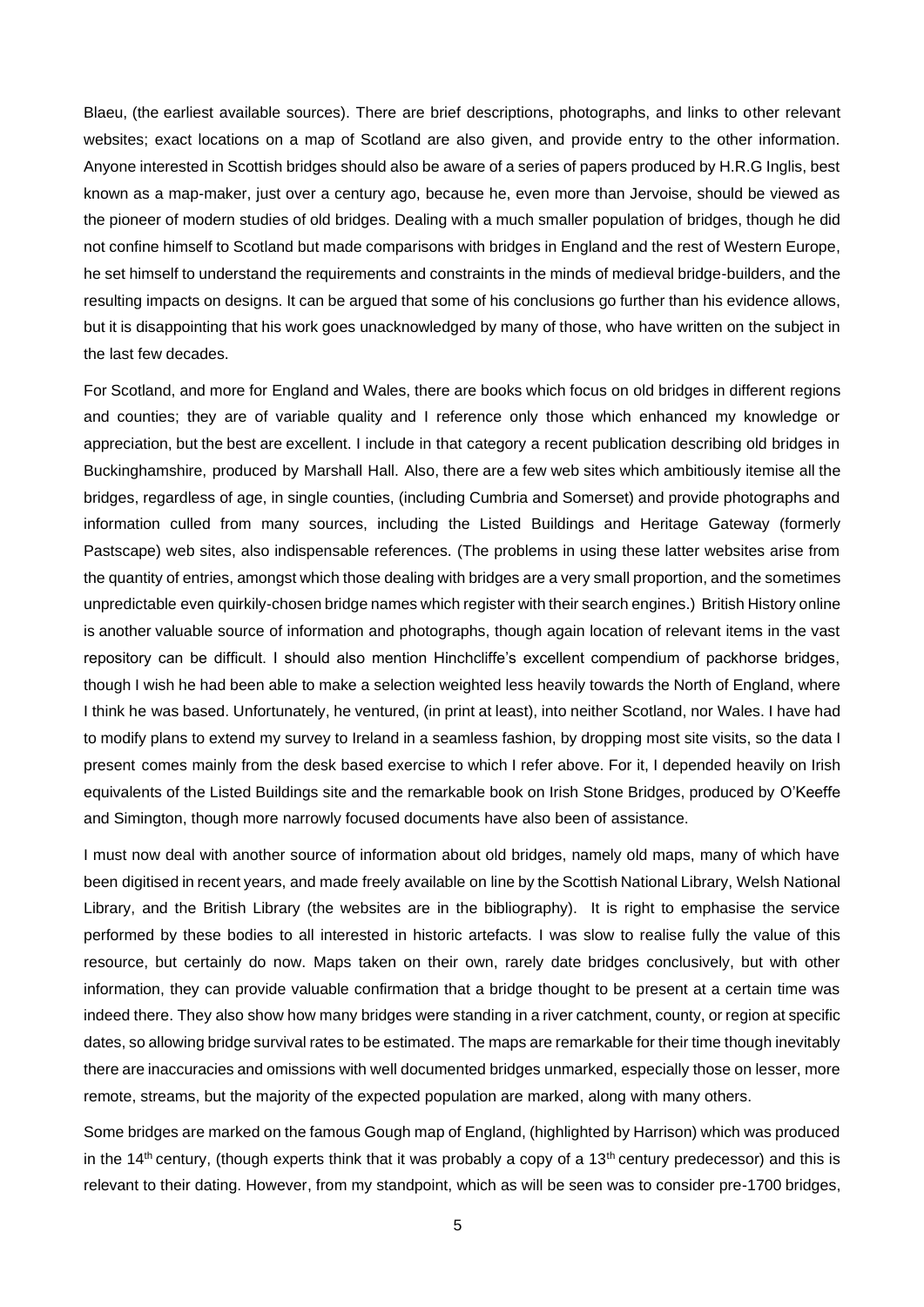the important maps were those of England and Wales, published by Christopher Saxton, around 1578, by John Speed, in 1610, and by John Blaeu, in c1650. John Blaeu also published useful maps of Scotland, based to some degree on surveys made by Timothy Pont in the late 16<sup>th</sup> century, while maps published by John Adair in 1682 were another key resource, though sadly he did not cover much of the country. As regards the evaluation of individual bridges, I am still of the view that the maps are best regarded as providing confirmatory evidence (or not) of build-dates estimated from other documentation and observations on site, but they are indispensable for anyone trying to estimate how many bridges have survived from an early period.

Finally, I must highlight the help I have received from some of the authors of documents mentioned above, of whom I must single out David Simpson, mentioned as the creator of the Scotland's Oldest Bridges website, with whom I have had many valuable discussions. Friends, including of course my brother, Alastair Robertson, have visited bridges and passed on photographs and other information.

#### ……………………………

Having discussed the sources from which I was able to compile lists of old bridges that I proposed to consider, I must now deal with the evolution of the criteria which constrained my selection process. I will start by making explicit the fact that I deal mostly though not exclusively with bridges built to allow passage over flowing water, i.e., rivers and streams, even if occasionally changes in the flow path have left a bridge 'high and dry'. Jervoise included some bridges built in the 19<sup>th</sup> century as 'ancient' (hardly a century old at the time), dealt, sometimes at length, with bridges long vanished, and though I have not done a full count, must have mentioned upwards of 2000, and there are at least a couple of hundreds more, in the Devon and Cornwall companion books. Knowing that I was intending to deal with Scottish, and possibly Irish bridges as well, I would have been contemplating a task of visiting over 2500+ bridges if I had decided to follow his example. I began with the idea of dealing only with medieval bridges, which would strictly have meant a cut-off date close to the end of the 15<sup>th</sup> century. I soon realised that this was unhistorical and unworkable, because there was continuity in bridge design into the Tudor age (in England), even if preferred arch shapes changed a bit, and Leland's survey, carried out during the first half of the 16th century acknowledged no break-point at 1500, so included some Tudor bridges, and his brief descriptions served as important evidence for the existence of many of the oldest bridges in something like their present forms. Similar, if weaker, considerations led me to vacillate as regards the 17<sup>th</sup> century as well.

However, the clinching arguments for making 1700 my break-point came from the other direction, working back from the Georgian age during which great divergences from the past as regards bridge design and construction methods and materials occurred. It is also true to say that bridges were built in the 18<sup>th</sup> century and later, under the supervision of professionals, be they engineers, or architects, whereas before then with occasional exceptions like a couple linked loosely to Inigo Jones, projects were in the hands of artisans like masons, and amateurs like squires and churchmen, (which of course makes some of them, all the more remarkable). So my selection is probably best described as comprising 'pre-modern' or 'pre-industrial age' masonry bridges, though the composite 'medieval and sub-medieval' would also be appropriate if clumsy, with the latter seen as including the 17<sup>th</sup> century; however, terms like old or oldest remain true enough if more vague, and I have often stuck with them. I have not been absolutely rigid in observing the 1700 cut-off, especially as regards Scottish bridges because as will become clear, developments were later there, and I have shown a small amount of flexibility in other regards as well, which I shall come to next. Nonetheless, my decisions caused me to omit such as the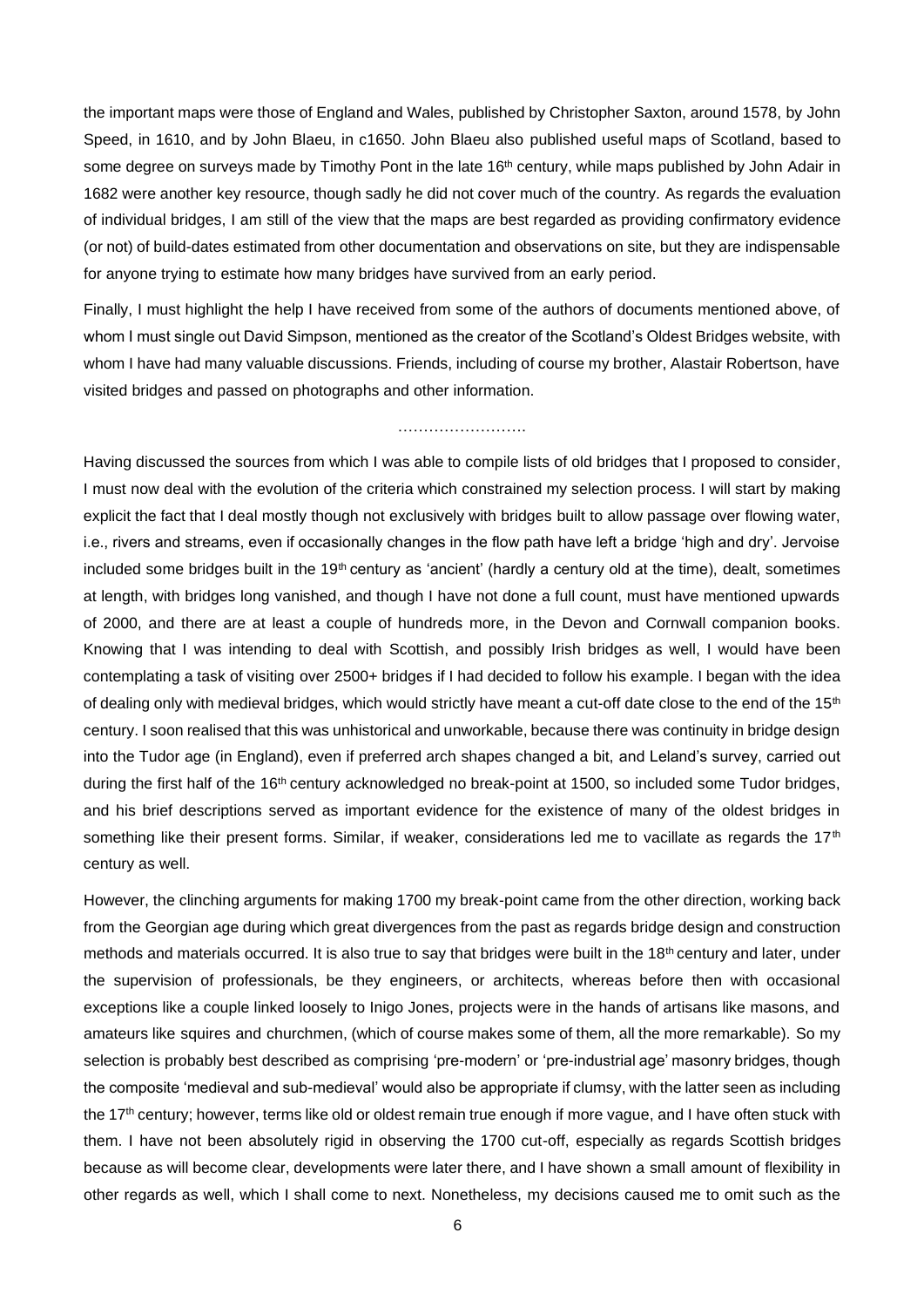Turnpike road bridges, Telford's great road-building projects, and the Wade and Caulfield bridges on the Military Roads in the Scottish Highlands, together with all canal and railway bridges. I thought then that I had reduced my programme of visits to easily manageable proportions, with an over-optimistic estimate that there would only be a few hundred qualifying bridges.

However, other decisions had a contrary effect. I had started with the intention of focusing on substantial river bridges, as opposed to smaller packhorse and foot bridges, but this was a stand-point I quickly found to be untenable. Any selection criteria would have been arbitrary, because there is a continuum of key dimensions such as arch-spans, and widths. There would also have been a problem in dealing with substantial bridges which had originated in much smaller guise. So, smaller bridges of all types appear, including clapper bridges, which in modified and strengthened form have also graduated in some cases from footbridges to road bridges. Unfortunately my date-based criterion is far harder to apply for bridges which have remained small, than for larger river bridges, for two reasons at least. One is the scarcity of documentary evidence for such relatively inexpensive bridges, many of which were built on the initiative of a single person, who had no reason to communicate much on the matter. The second is the inherent simplicity of many of them; this means that they often have few if any distinctive attributes, related to their ages, and especially lack decorative features, which can greatly aid dating. A majority of surviving packhorse bridges are thought to have been built between 1650 and 1800, but differences in design and fabric over that period are small and haphazard, rather than following a timeline. My solution to this problem, which was arguably even greater for clapper bridges, is to include those which hint at predating 1700, and to include a category of 17/18<sup>th</sup> century bridges, where there no clear pointers in design or documentary evidence. Nonetheless, I know that in areas like the Lake District (Cumbria) for packhorse bridges, and especially Dartmoor (Devon) for clapper bridges, I missed bridges, which might have been included, though some of these omissions have been rectified.

The project was well advanced before I gave serious thought to another category of old bridge, namely those crossing moats, wet or dry, associated with castles, mansions, farmhouses, religious establishments and other buildings. They are of interest because some at least conform to the structural and stylistic patterns of their times, and provide a few of the finer examples, though others are best described as pierced causeways. However accessibility is more of an issue with them than the other bridges considered here, because a significant proportion are on private property and cannot normally be viewed; they make up a disproportionate share of the bridges I have failed to visit. I have included the letter 'M', in the identifying number for all such moat bridges. I will return to this topic briefly at the end of the introduction. So far, it can be seen that most decisions as to whether or not to include a class of bridges went in the direction of increasing the number of target bridges, but at this point I drew a line by excluding the bridges on medieval town walls where walkways crossed arterial roads at gateways; there are fine examples in towns like Caernarvon, but they are not for this compendium.

Yet another category of old bridge, is associated with watermills of a certain type, and has not been properly considered. Watermills in Scotland and the North of England usually derive their power from fast-flowing streams and most often sit on one bank. A proportion of the water is drawn off through a lade, and brought to a waterwheel. There are few fast flowing streams in the South of England, and many watermills sit across more sluggish streams, utilising the whole water flow which is channelled past waterwheels sitting below the mill. Associated with the mill buildings, a road normally spans the channels downstream of the waterwheels; it is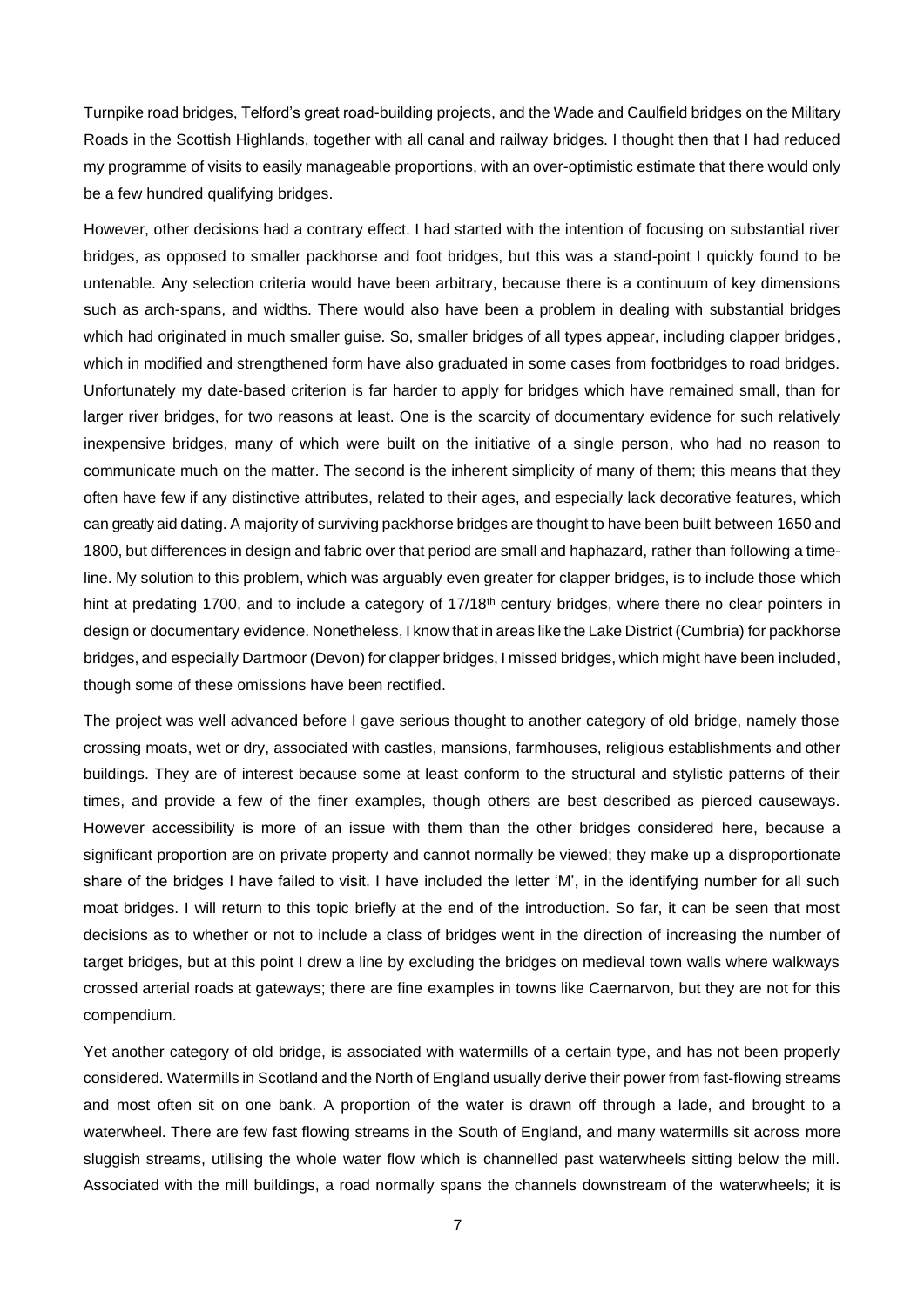effectively a bridge. I have investigated watermills of this design in Norfolk, guided by an excellent website, norfolkmills.co.uk; it seems that the great majority of these watermills with the associated bridges were built or rebuilt in the 18th century, but whether this is the pattern elsewhere, I do not know. I should like to pursue this topic, which might result in some additions to the compendium, but so far I have been unable to do so.

It is unarguable that almost every bridge surviving from before 1700 has been refurbished, or reconstructed to some extent since then, and a few are almost unrecognisable, as what they once were. In this regard, my criterion for inclusion is that any bridge, even if much modified, must survive at least in part as a coherent structure built before 1700, retaining enough as-built features to permit an observer to form a mind picture of its original appearance. When in doubt, I have settled for inclusion, while making reservations clear. So, by searching the sources, and applying the criterion, as described, I built up a list of old bridges. The list has been refined up to the present time, and in that intervening period, bridges have been added, and removed, either on the basis of observations on the ground, or the acquisition of additional documentary information; most often I have concluded that a bridge does in fact date from the 18<sup>th</sup> century or later. As mentioned earlier, uncertainty concerning a considerable number of bridges, which cannot be dated more accurately than '17/18<sup>th</sup> century' by any means, has been addressed by including them. (To avoid their presence skewing distributions by build-date excessively, I have counted them as ½-bridges in some of the quantitative estimates in the overview of results). As of now, the compendium includes 932 British bridges, with 26 added in this review. It is worth noting that 72 bridges identified by the first stage, desk top exercise, were removed following visits. Around 850 (over 90%) of the bridges in the compendium have been visited. As for Irish Bridges, 80 were identified by the desk exercise, but only a few have been visited, so some may yet be discarded.

#### ……………………..

With decisions taken on how to select bridges to go on the list, it remained to decide how to organise and order them so as to develop itineraries for visits, and logical presentations. My first idea of grouping the bridges in clusters found its way into earlier versions of the compendium. Each cluster, centred on a town or city, included bridges in fairly close proximity regardless of whether they crossed the same or connected water courses, or were found in the same formal geographical divisions; this was largely a response to my difficulties in using Jervoise's books to develop itineraries. He ordered the bridges he described according to the rivers they crossed, which although logical, means that bridges fifty miles or more apart can be on the same page, while bridges relatively close to each other are to be found chapters or even books apart. For so long as the focus was on visiting bridges and collecting information, thinking of the bridges as grouped in clusters, and using sketch maps to relate their locations, to others nearby, worked well enough, and the same mode of ordering was at first used to present the information. However, I decided some time ago that the clusters had outlived their usefulness, and that I should change to a more conventional ordering. Accordingly, each bridge, is now listed in either its region in Scotland and Wales, or its county in England. The regions or counties are then grouped to provide 29 points of access to nested sets of information sheets; (the set for Devon is divided in two alphabetically, because there are so many bridges in that county). A really important recent change was the inclusion of Alastair Robertson's accurate sketch maps in each nested set of information sheets; they show the location of every bridge in the compendium, The aggregation of these groups of regions and counties into 7 larger regions/countries covering all of Britain provides the framework for tabulations of bridge parameters and characteristics, which also now appear in nested documents. **All are accessible from the home page.** Irish

8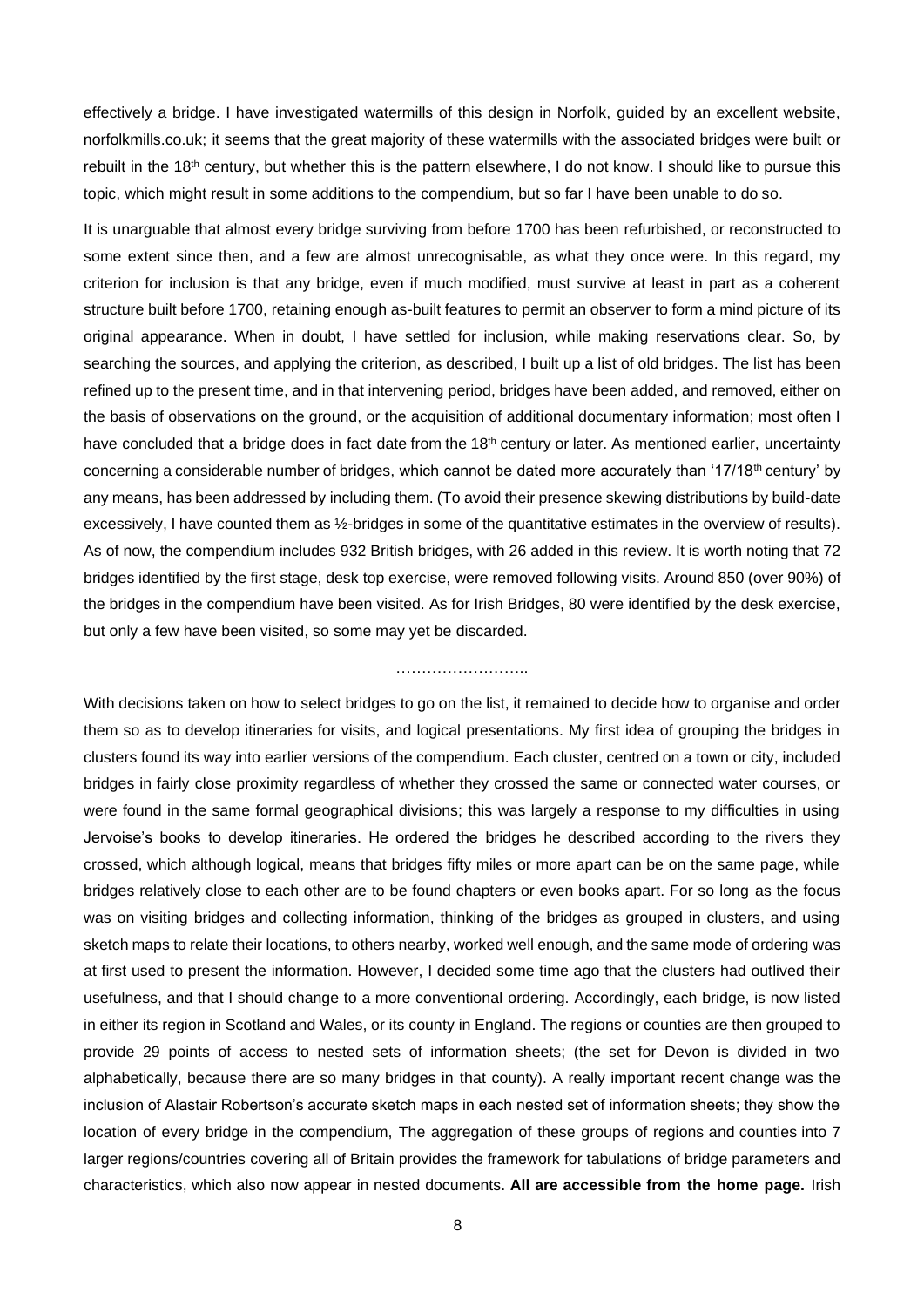bridges are treated similarly in an addendum.

Each of the 29 sets of information sheets commences with an alphabetically ordered list of the bridges in its county/region with 'moat bridges' separated out, and each bridge is given a unique identifier. There follow the maps and the OS Grid location of each bridge, and an estimate of its build date. The information sheets for the individual bridges then follow, also in alphabetical order. Photographs play important roles in these sheets; obviously they allow the general form of the bridge to be shown in its setting, but views of the underside or soffits of masonry arch bridges often yield the most important clues to their ages and historical development. I present many more of these than have appeared elsewhere, even although shining sufficient light into these shadowy regions, often compromises the aesthetics of a photograph by saturating other parts of the structure. In those cases, there will usually be another photograph which presents a better picture of the bridge as a whole. Wherever possible the text provides the dimensions, such as spans, and carriageway widths, before and after widening exercises; many of the measurements are my own with tape and range-finder, while many come from the referenced sources, which I feel entitled to trust. It is also possible by various means to derive estimates of spans and widths from satellite views, as on Google Earth; for example, if a car happened to be on a bridge when their images were obtained, its known dimensions can allow quite accurate scaling of width and arch span.

Other issues treated are accessibility and visibility. There have of course been great changes since Jervoise gathered his information 80 odd years ago, as roads have become busier, trees have grown, and buildings have been erected. He may have formally requested and been granted access to private property, as his task was semi-official, whereas I have deliberately stuck to public paths and byways, except on a few occasions when a casual enquiry or invitation has allowed a better view to be obtained; my aim has been to act only as an interested member of the public, who does not hold much with trespass. It has sometimes been very difficult to find somewhere near-at-hand to leave a car, or to access the river bank to view either or both faces, and the underside, of a bridge, or to see through and around bushes and trees. It is perhaps stating the obvious to point out that bridges may be best seen during the winter months when obscuration by foliage is at a minimum, but unfortunately immediate access is likely to be poor then, with flooded paths and slippery river banks. Inclement weather and bad road conditions might be another issue; perhaps the best compromise is to observe bridges in March and April.

The greatest frustration, other than failing to find a bridge altogether, which is a far from unknown experience, has been to be able to walk across a bridge but to be unable to get any sort of view of its structure, other than by looking over the parapets. This occurs sometimes because a river is running in a gorge, but more often because the banks at each face of the bridge are private property. In such cases, I have trawled the internet in the hope of finding a decent representation of the bridge concerned, sometimes successfully thanks to the activities of canoeists, fishermen, and others, or even because an adjacent property is for sale, and a bridge is portrayed in the documentation. In this context, I acknowledge here an omission in that I have not referenced formally all the photographs I have used, though I have usually named the photographer. I derive no pecuniary advantage from the website, nor do I have any intention of doing so in the future, so anyone concerned will hopefully be assured that their efforts have not been exploited unreasonably, but used only to provide an accessible resource. If this acknowledgement is insufficient, I can be contacted through the site and asked to remove an offending item, which I shall reluctantly do.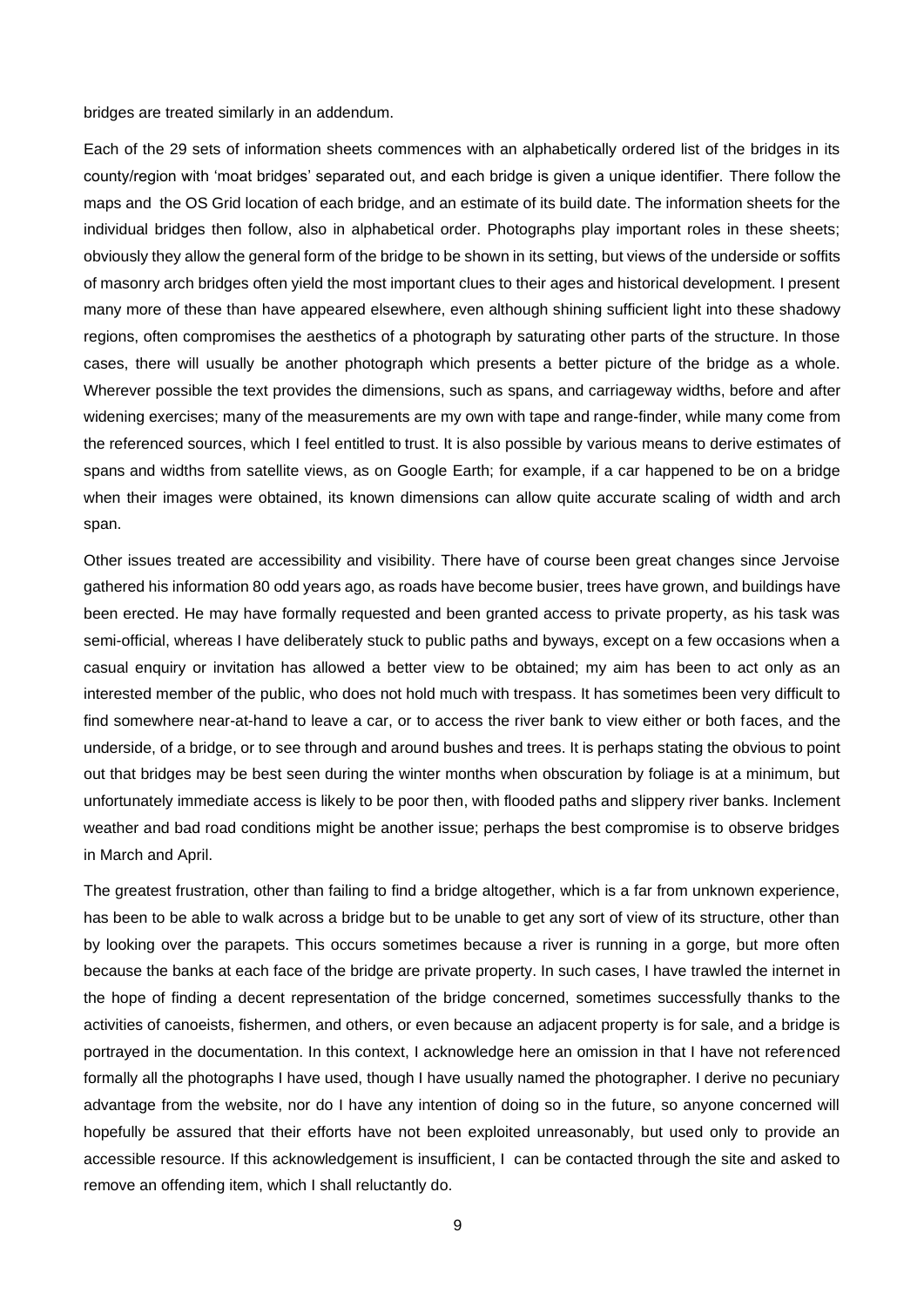I mention in the relevant information sheets some specific difficulties I have encountered in gathering information in order to spare others from experiencing my exasperation and wasted time. (In this context, it is unfortunate that responsible bodies, even those acting positively by providing access, direction signs and information boards, rarely seem able to organise the cutting back of scrubby undergrowth which all too often obstructs views of bridges.) I give details of roads carried and streams crossed in individual bridge information sheets, and as already mentioned, I have provided 8-symbol OS Locations for every bridge. Other useful tools are the relevant OS map(s), and car satellite navigation systems, though even with such aids, old bridges can still prove elusive, as evidenced by the fact that I fairly recently failed to find a way of getting anywhere near a bridge, alleged to be on a public right-of-way. Sadly, it is also true that even when a route to a bridge is clear enough on paper or computer screen, failure to maintain a right of way as regards such things as stiles, can prevent access, and I have also had to make more than one attempt to reach a couple of bridges, because rights of way went through fields contained aggressive cows nursing calves.

My criteria for including old bridges seemed unlikely to mitigate against any particular class of bridge when they were chosen, but I have belatedly realised that this is not quite true. What I shall call the great town bridges of the past, some of the most impressive artefacts of their era, were almost all demolished during the decades around 1800. Some like the Old Tyne Bridge, and Shrewsbury Old Welsh Bridge have left some masonry traces, so I have had justification enough for adding them to the compendium, but others were too thoroughly destroyed, to allow me to do that without drastically changing the rules. Since this group includes some of the most impressive old bridges built in Britain, like Old London Bridge and Ouse Bridge in York, I have compromised by including brief accounts, accompanied by prints, in the notes which appear at the beginning of each set of information sheets, though I have done nothing further with any of the information presented.

The information sheets are the essential core of the compendium, but as mentioned I have extracted data from them to create tabulations covering 7 larger regions/countries, in which I have grouped the county/region sub divisions. For each of the 7, I have provided 3 tables, one which locates every bridge, on the OS grid and by river and catchment area, and also itemises key dimensions such as width before any modern extension, and span of the largest arch; a second table lists additional features, like fabric, and where relevant, arch ring number and design. The best estimate of build-date for each bridge is also provided in these tables, and a third table summarises the dating information, and gives the state of play as regards the numbers of bridges visited todate. To my knowledge, this amount of information has never been made easily accessible before, though I would acknowledge some debt owed for the format to Inglis, mentioned earlier, and to O'Keefe and Simington's book on Irish Stone Bridges. The purpose of making this data, acquired from many of the acknowledged sources, as well as my own observations, more easily accessible, is to allow comparisons to be made, and trends to be identified, both within the 7 geographical divisions and between them. Along with the tables, are given the list of those target bridges visited but excluded afterwards, and some conclusions are presented which are specific to the bridges in each of the 7 regions/countries. The same course has been followed for Irish bridges; information sheets are grouped in the historic Irish provinces, Ulster, Connaught, Munster, and Leinster, and data is tabulated for Ireland as a whole. I should mention the Overview document, which pulls together the information in the tabulations, presenting tables, which allow comparisons between frequencies of occurrence of features like specific arch forms, large arch spans, types of arch rings and many more, in different regions, and to an extent in different periods. The tabulations amount to a very large data base, and I have only exploited it to a limited degree as yet.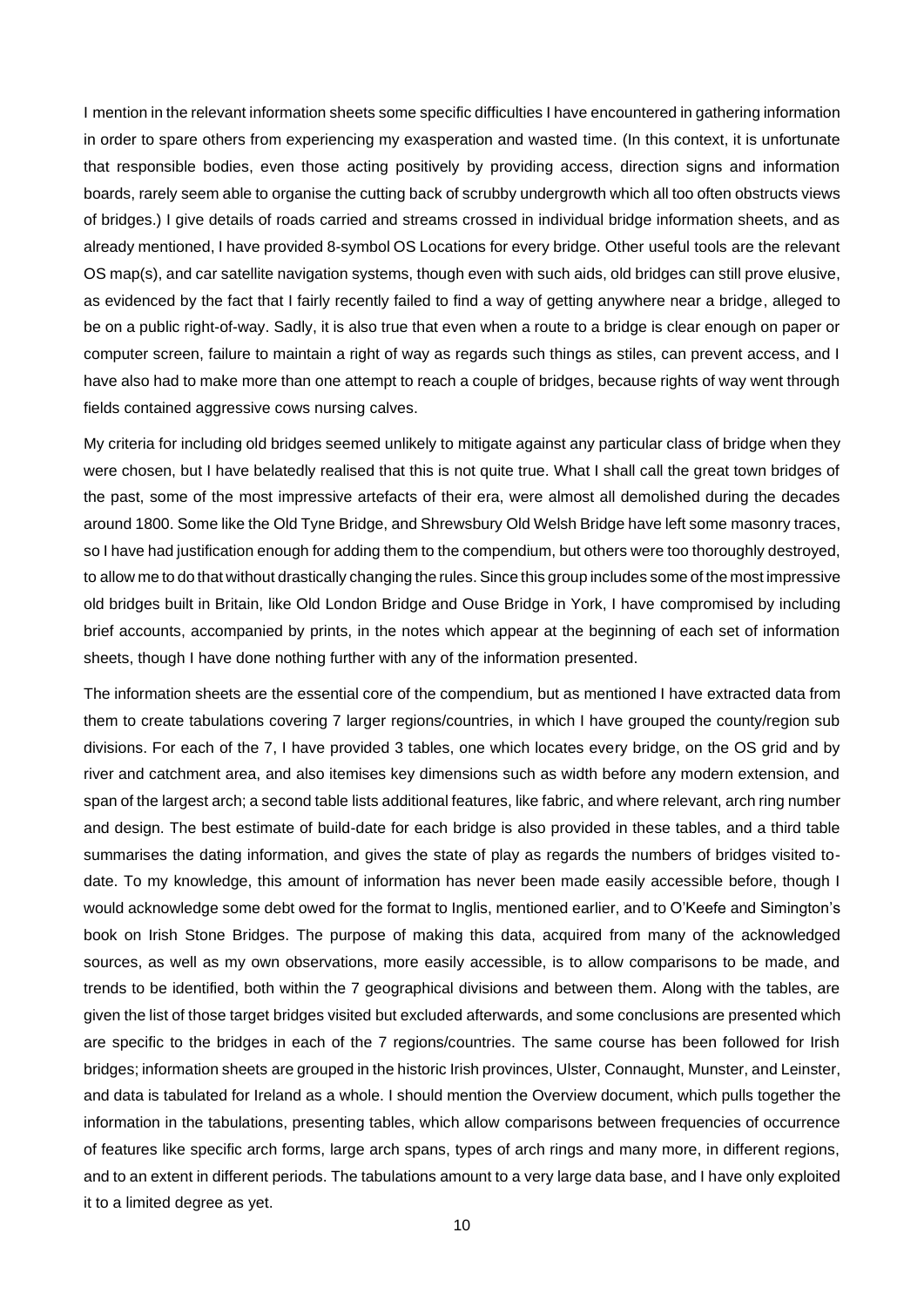### **1.3 General Remarks**

#### **(i) River Bridges**

I begin this discussion with some thoughts on the engineering problems faced by those charged with building masonry bridges carrying roads and tracks over rivers and streams. I start with the obstacles which confronted those charged with building larger bridges, namely the rivers which had to be crossed; the tabulation below lists lengths and discharge rates for many of the rivers mentioned on the information sheets.

| <b>River</b> | <b>Comments</b> | Mean<br><b>Discharge</b><br>m <sup>3</sup> /s | 90%<br><b>Discharge</b><br>m <sup>3</sup> /s | Length<br>miles | <b>River</b> | <b>Comments</b> | Mean<br><b>Discharge</b><br>$m^3/s$ | 90%<br><b>Discharge</b><br>m <sup>3</sup> /s | Length<br>miles |
|--------------|-----------------|-----------------------------------------------|----------------------------------------------|-----------------|--------------|-----------------|-------------------------------------|----------------------------------------------|-----------------|
|              | <b>SCOTLAND</b> |                                               |                                              |                 |              | <b>ENGLAND</b>  |                                     |                                              |                 |
| Almond       |                 | 6.2                                           | 14.2                                         | 28              | Inney        |                 | 2.9                                 | 6.6                                          | 20              |
| Ayr          |                 | 16                                            | 42                                           | 40              | Lea          |                 | 5.5                                 | 8.5                                          | 42              |
| Clyde        |                 | 48.2                                          | 112.3                                        | 106             | Lugg         |                 | 10.9                                | 26                                           | 45              |
| Dee          | Aberdeen        | 47.2                                          | 95.1                                         | 87              | Lune         |                 | 36.2                                | 88.5                                         | 44              |
| Devon        |                 | 4.7                                           | 9.8                                          | 25              | Lynher       |                 | 4.4                                 | 10.5                                         | 21              |
| Don          | Aberdeen        | 21.2                                          | 41                                           | 80              | Medway       |                 | 10.8                                | 24.7                                         | 70              |
| Doon         |                 | 7.6                                           | 15.7                                         | 23              | Mersey       |                 | 37.4                                | 79.9                                         | 70              |
| Eden         | Fife            | 4.1                                           | 8.2                                          | 29              | Nidd         |                 | 8                                   | 18.4                                         | 59              |
| South Esk    | Lothians        | 4.5                                           | 9.4                                          | 23              | Piddle       |                 | 2.4                                 | 4.8                                          | 18              |
| Findhorn     |                 | 19.7                                          | 43.6                                         | 65              | Ribble       |                 | 33.4                                | 81.8                                         | 75              |
| Forth        |                 | 47                                            | 113.8                                        | 29              | Rother       | <b>Sussex</b>   | 4.5                                 | 10.2                                         | 33              |
| Luce         |                 | 6.2                                           | 16.8                                         | 17              | Soar         |                 | 11.9                                | 25.5                                         | 59              |
| Nairn        |                 | 5.6                                           | 12.3                                         | 38              | Stour        | Dorset          | 13.7                                | 31.1                                         | 61              |
| <b>Nith</b>  |                 | 27.9                                          | 67.9                                         | 71              | Swale        |                 | 20.7                                | 48                                           | 73              |
| Spey         |                 | 65.9                                          | 124.2                                        | 107             | Tamar        |                 | 22.3                                | 55.1                                         | 61              |
| Tay          | With R. Earn    | 199.5                                         | 401.9                                        | 117             | Taw          |                 | 18                                  | 47.2                                         | 45              |
| Tweed        |                 | 82.1                                          | 179.6                                        | 96              | <b>Tees</b>  |                 | 19.6                                | 45.2                                         | 85              |
| Tyne         | E. Lothian      | 3                                             | 6                                            | 30              | Teme         |                 | 17.9                                | 41.4                                         | 81              |
| Urr          |                 | 6                                             | 15.1                                         | 30              | Thames       |                 | 65.3                                | 161                                          | 215             |
|              | <b>ENGLAND</b>  |                                               |                                              |                 | Torridge     |                 | 15.5                                | 39.3                                         | 48              |
| Aire         |                 | 34.8                                          | 78.2                                         | 71              | Trent        |                 | 89.2                                | 179.8                                        | 185             |
| Avon         | <b>Bristol</b>  | 21.2                                          | 48.5                                         | 75              | Tyne         | Newcastle       | 46.2                                | 104.2                                        | 73              |
| Avon         | Warwicks        | 17                                            | 40.8                                         | 96              | Ure          | + Ouse          | 21.5                                | 51.5                                         | 129             |
| Avon         | Hants           | 20.1                                          | 39                                           | 60              | Warlegan     |                 | 0.83                                | 1.72                                         | 8               |
| <b>Bure</b>  |                 | 2.4                                           | 3.7                                          | 50              | Wear         |                 | 14.7                                | 32.4                                         | 67              |
| Calder       | Yorks           | 19.8                                          | 40.7                                         | 45              | Welland      |                 | 3.7                                 | 8.7                                          | 65              |
| Camel        |                 | 6                                             | 13.2                                         | 30              | Wensum       |                 | 4.1                                 | 7.5                                          | 44              |
| Derwent      | Yorks           | 16.9                                          | 34.5                                         | 72              | Wey          |                 | 7.2                                 | 13.7                                         | 34              |
| Derwent      | Derbys          | 17.4                                          | 36.3                                         | 66              | Wharfe       |                 | 17                                  | 40.5                                         | 61              |
| Don          | Yorks           | 16                                            | 33                                           | 70              |              | <b>WALES</b>    |                                     |                                              |                 |
| Dove         |                 | 14                                            | 28                                           | 45              | Conwy        |                 | 19                                  | 46                                           | 34              |
| Eden         | Cumbria         | 53.3                                          | 117                                          | 90              | Dee          |                 | 33.8                                | 89.4                                         | 70              |
| Exe          |                 | 15.9                                          | 38.3                                         | 59              | Severn       |                 | 106.5                               | 255.6                                        | 220             |
| Fowey        |                 | 4.8                                           | 10.7                                         | 31              | Teifi        |                 | 29.2                                | 66.9                                         | 75              |
| Frome        |                 | 6.6                                           | 12.5                                         | 30              | Tywi         |                 | 39.8                                | 92.5                                         | 68              |
| Glen         | Lincs           | 1.2                                           | 2.8                                          | 18              | Usk          |                 | 27.9                                | 64.4                                         | 63              |
| Gt. Ouse     |                 | 15.7                                          | 33.7                                         | 143             | Wye          |                 | 73                                  | 173                                          | 135             |
| Horner W.    |                 | 0.46                                          | 1.05                                         | $\overline{7}$  |              |                 |                                     |                                              |                 |

I went to school at a time when pupils had to learn many facts by rote, and one was the lengths of major British rivers; that parameter was important historically in the context of transportation because it has a large bearing on the extent of the obstruction a river creates. Usually its length bore a direct relation to the distance over which a river constituted a significant barrier to medieval travellers. In the absence of a bridge, and with crossings by small boat often hazardous, a long river could require a substantial detour upstream to find a ford, except when the river was 'running low'. However we heard nothing much at school of discharge rate, which in the context of bridge building and survival is probably at least as important an influence. The figures presented are the largest measured by the Department of the Environment for the river concerned, so are normally those obtained at their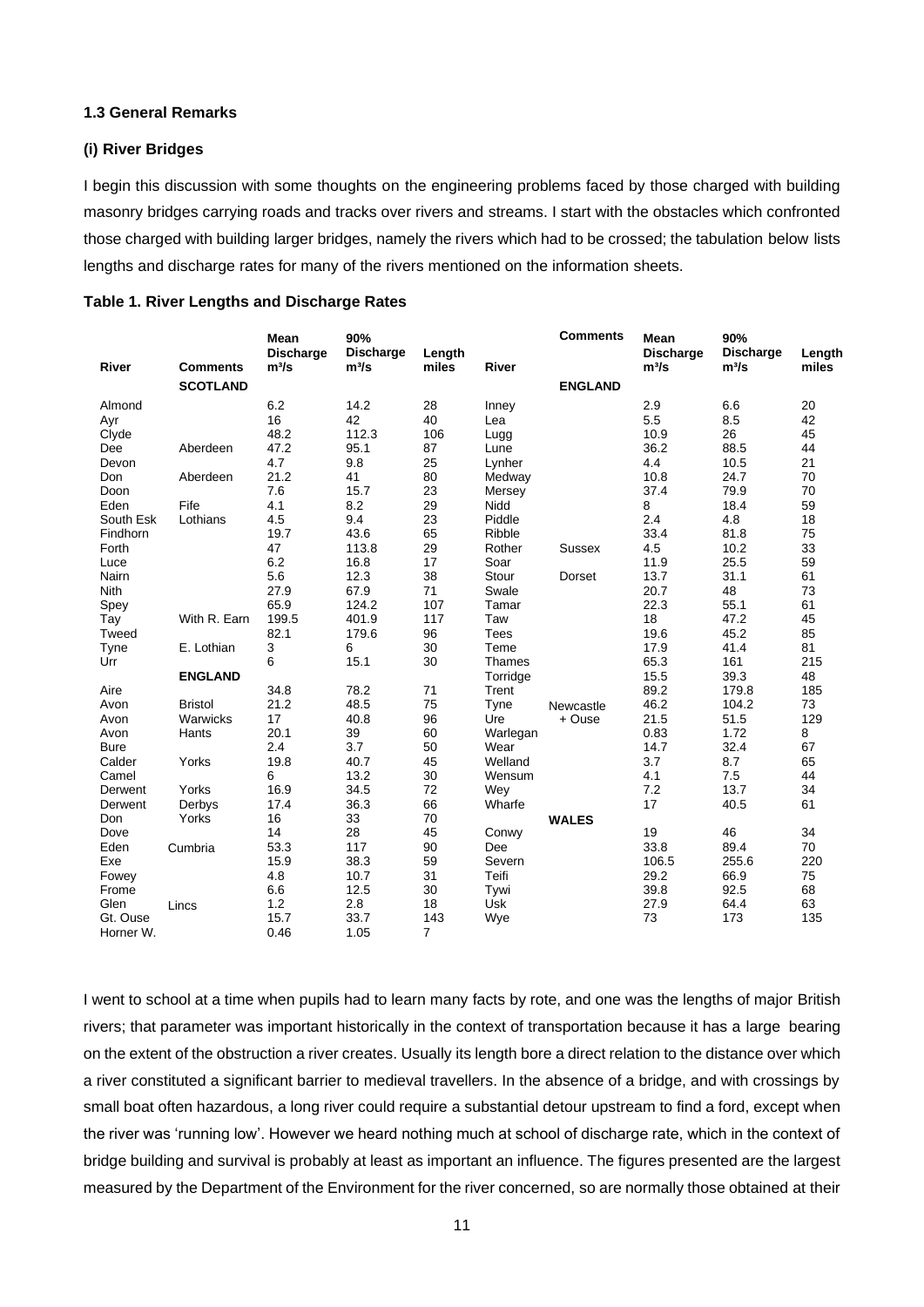furthest downstream metering station, though that is sometimes a fair way upstream from the mouth. The normally-quoted unit of discharge rate, the 'cumsec' or  $m^3/s$  is very large; 1  $m^3/s$  is equivalent to 13,245 gallons/minute, or the discharge of the contents of the largest road tanker in just less than three-quarters of a minute. Britain's biggest river, (as opposed to longest), the River Tay, thus discharges, on average, the equivalent of 274 tanker-loads of water each minute; (the Amazon, incredibly, 1000 times more!) Of course, most rivers increase their rates of flow as tributaries join them, (though abstraction is a factor for rivers like the Thames). It is sensible to think of the upper reaches as seeing an increase towards  $\frac{1}{3}$  of the quoted flow rate, the middle reaches, a further doubling, and the lower reaches, the attainment of the full discharge rate. Of course, the locations of meeting points with large tributaries can skew these rules of thumb. The 90% figure in the table is a flow rate exceeded for 10% of the time only, so is effectively the discharge rate when a river is running high, and invariably represents something like a doubling of the mean flow rate; any bridge would be expected to cope easily with those conditions, either by dint of its height, or because flood arches have been incorporated in the approaches.

However, it was almost impossible for medieval bridge builders to provide adequately for the most extreme flooding events, perhaps one or two a century, during which discharge rates might more than double again. Inglis is maybe pessimistic in suggesting that few medieval masonry bridges could have survived much more than a century without going through a cycle of collapse and at least partial, rebuilding, but the records are peppered with instances of such events, involving the fall of one or more arches. On a number of occasions every bridge along a large rivers was either swept away or severely damaged, as on the River Tyne in Northumberland in 1771, a fact which should give pause for thought to anyone who thinks that extreme weather events are only a present-day phenomenon, even if they seem more frequent now. As is obvious from this document, masonry bridges on large rivers were not flimsy structures, though one response to potential collapse, which was to make arches smaller and piers broader, was likely to be counter-productive because the blockage to flow would be increased as would be the danger that the bridge would be over-topped with fatal consequences.

The impact of the 'normal' discharge rates on bridge design is obvious if it is considered that the quantity is obtained as the product of width, depth and speed of flow. Fast flowing rivers like the Spey and the Lune have carved out well defined deep and relatively narrow rocky channels, so single arches were usually viable in the upper reaches, and their abutments could be fixed securely to rock. However multiple spans were necessary in the lower reaches and the piers were made bulky and robust to withstand the drag forces on them, but as mentioned already, this meant that the obstruction to the flow was significant especially when the river was running high; this scenario dictated high bridges to attempt to avoid over-topping which would impose sideways forces which could not be withstood. Scouring around the piers was an ongoing hazard in fast flowing rivers, and/or, where the river bed did not allow anchorage in rock. Upstream cutwaters were intended to accelerate the flow smoothly into the channel beneath each arch, so reducing general turbulence and disturbance. Sufficient attention was not always paid to the flow downstream of the bridge piers, where recirculation and vortex shedding produces greater disturbance of the river bed; downstream cutwaters would at least have shielded the most vulnerable area, and they were not always provided. Starlings, which were built by sinking piles at a distance around a pier, and then packing the space with rubble, gave added protection, but further narrowed the water channels, with effects already mentioned at Old London Bridge.

Demanding conditions were found in all tidal reaches; sometimes the peak flows there owed much more to the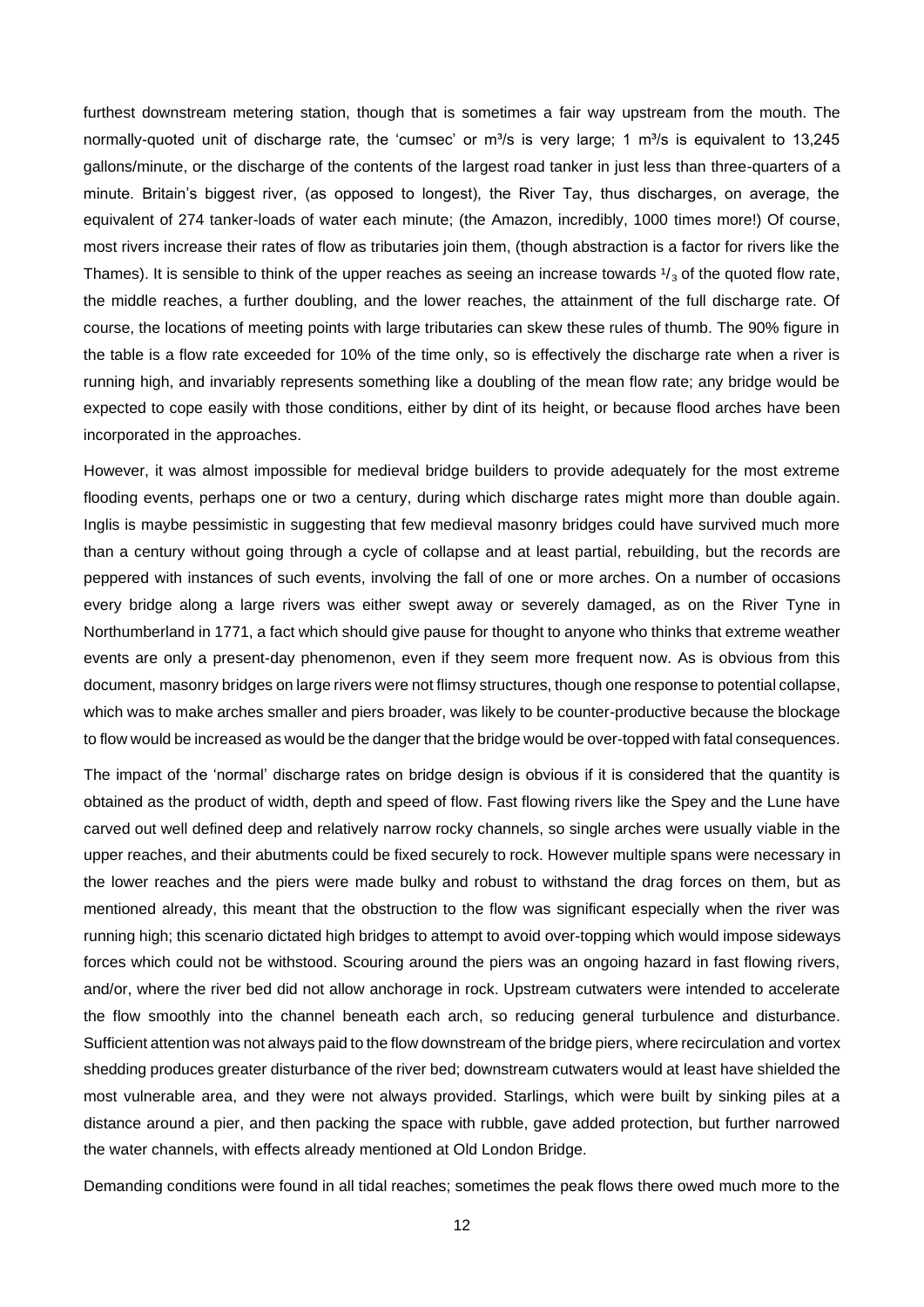sea during high tides, than the river discharge rates. Most often the task of bridging estuaries was simply beyond the capabilities and purses of medieval communities, especially where the passage of ships into major ports also had to be accommodated. Recourse was usually made to ferry-boats, but their operation in estuarial waters was hazardous, as famously illustrated by the fate of King John's treasure, and fords subject to tides and the shifting of the river-bed might be equally unsafe. The least risky option was to trek inland, to cross the river at the bridge nearest the sea, even if a day or more was added to the journey time. The relatively short lengths of British rivers, compared with those on the continent, made this a viable if still frustrating course of action. Slow moving lowland rivers like the Great Ouse and the Nene are wider than would be expected given the flows they carry, and often have large flood plains in which pools and marshes are prevalent, so bridges crossing them had to be multi-span, and long causeway approaches were essential if the bridge itself was to remain accessible in anything other than dry, low water conditions; at least the problems arising from obstruction of the water flows and scouring around the piers were normally less. So, the figures in the table, together with information as to whether a bridge is at the upper, middle, or lower part of a fast or slow flowing river, give some idea of the range of problems the bridge builder was likely to have encountered, and should go some way to explaining the bridge configuration, that the visitor sees.

……………………………

Whether there is an old bridge at a likely place, say crossing a river separating two ancient centres of population is to some extent a matter of chance. Harrison addresses fundamental questions concerning where, why and how bridges might have been built in medieval times, explaining that need was an obvious determinant, so bridges carried important routes over large or treacherous rivers, but that they might appear only if money enough could be raised, and organising capacity found, often in a nearby town or abbey. In circumstances of lesser need or absent resources, the construction of a bridge was sometimes delayed until relatively modern times, while small boats or fords filled the gap. In addition, it is only comparatively recently that it has become less than prohibitively expensive and time-consuming to transport heavy building materials long distances, so if suitable stone could not be quarried near to a proposed bridge site, the masonry option was usually ruled out. Although wood was often a serviceable and economical alternative, such bridges were less robust, and their lives could normally be measured in decades rather than centuries, so frequent rebuilding was inevitable; eventually if the need remained, a stone bridge was built, but sometimes this did not happen until the 18<sup>th</sup> or 19<sup>th</sup> century, by which time transportation of quarried stone was easier. It has been suggested that this scenario applied especially to South-East England, where local rocks were more likely to be soft and crumbly, but although it may be true for rivers like the Thames in its lower reaches, excluding Old London Bridge of course, many stone bridges were actually built in the region through the medieval period. Brick was another alternative much used in the South-East England, and though more costly than a wooden option, such bridges were comparable in durability to oolites and newer sandstone, if not to granite, basalt and old sandstone. Given that an old bridge was built, the major influence on whether it will have survived, apart from natural events like floods and crises like wars, is the pressure placed on it by demand, undoubtedly greater in the South of England round London for at least a couple of centuries.

#### ……………………………………

Just as modern roads and bridges are built to accommodate a minimum of two lanes of traffic, made up of cars, lorries and buses, with usually some provision for cyclists and pedestrians, so the pre-modern bridge-builder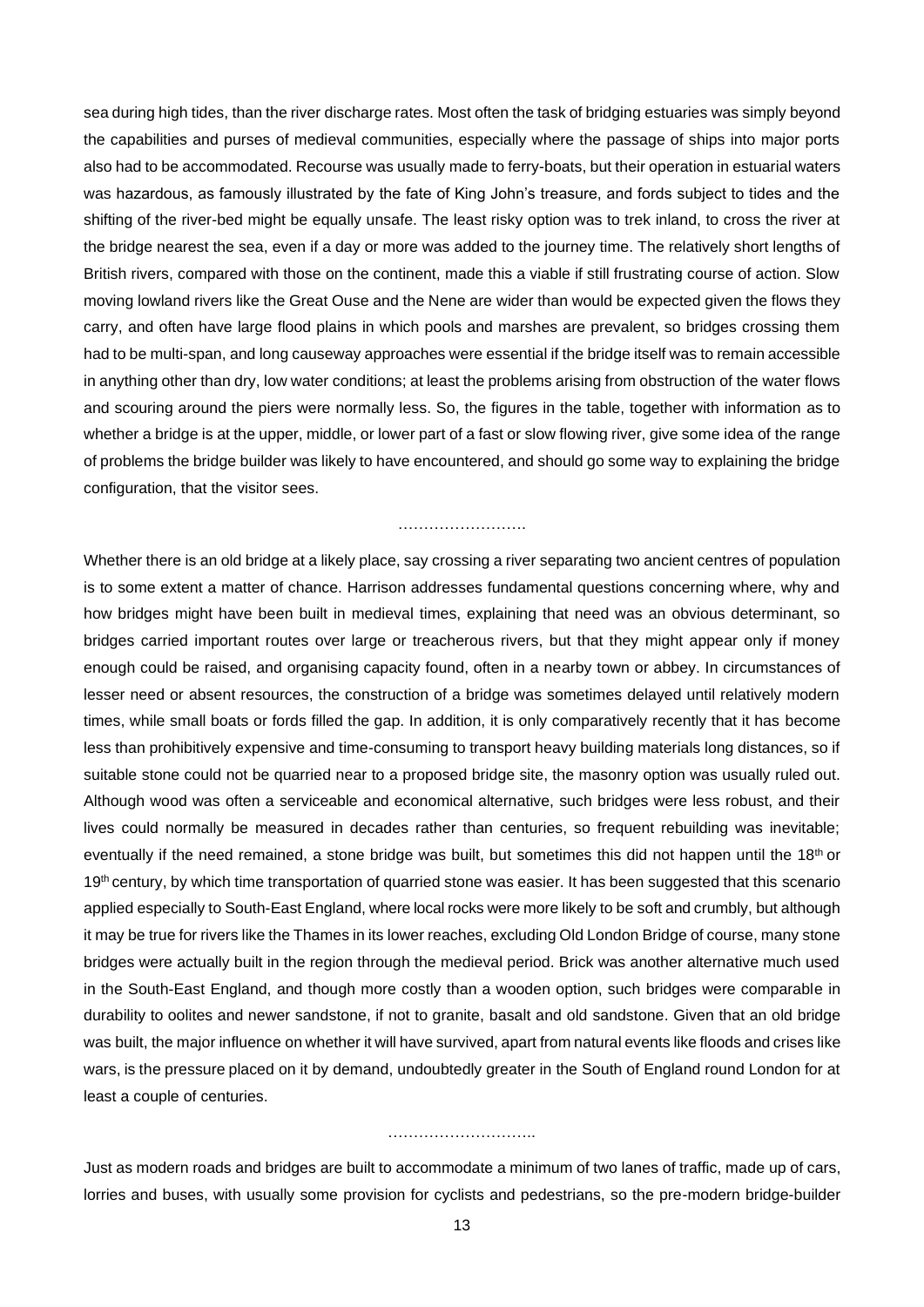was most often designing for carts, whether pulled by one or more horses or pushed by men. The idea that there was near-uniformity in the wheelbase of carts from an early date is surely fanciful, just as is the attempt to trace the standard rail gauge of 4 feet 8½ inches back many centuries before George Stephenson lived, but the span of human arms, and the beam width of a draft horse, suggest that a dimension around 1.5m (5 feet) may have become normal. It follows that a bridge width of approximately 2.5m would be a minimum, if a cart was to be able to cross a bridge without continually bashing the parapets as it moved over a rough track-way. Narrower bridges were built and it can be assumed that they were for pedestrians and packhorses only, with low parapets a sign of consideration for the latter. The narrowest bridges mainly spanned small streams in rural locations, often alongside fords which would have been used by carts and farm animals. Even those wide enough just to accommodate a cart were most often found in such situations, because one-way traffic generated too many delays even for pre-modern times, if a bridge was long, or a main artery in a large town. So the greater river bridges were rarely less than 4m wide, which just about allowed carts to pass, and they usually had refuges above the cutwaters to allow pedestrians to avoid wheeled vehicles.

Nowadays, we expect to move onto bridges which more or less match the connecting roads in width, but before 1700, what passed for important roads, were often far wider than now, except in towns where the exact opposite was true. Typically, in rural areas, routes were 60m wide and had been kept relatively clear of trees and other obstructions, to allow travellers to pick their way around ruts, pools and rocks on totally unprepared surfaces. As in many other spheres, improvements were made before 1700, but gathered pace thereafter. Enclosure of land had incentivised the narrowing of roadways to release land for cultivation, at least where the soil was fertile, and the development of long-lasting smoother road surfaces using the methods of Macadam and Telford facilitated the process, but also gave another incentive to keep widths to a minimum to reduce costs of roadbuilding material and labour. Nonetheless, Telford still allowed more than 8.5m of width on his London to Holyhead route to enable fast moving stagecoaches, with wheelbases of around 1.5m, to pass each other. In the same period, bridge-widening became common on important routes, especially those 'Turnpiked', though many of them were surprisingly narrow, certainly much less than 5.5m which was probably a minimum to allow stagecoaches to pass, even at slow speed, on a smooth surface, if also constrained by parapets. Many other bridges in towns and elsewhere were widened at this time, obviously to ease traffic flow, but perhaps also because methodologies had been developed and such public works had acquired prestige. Unfortunately, adaptation was not always seen as the answer and a number of historic bridges were pulled down and replaced, culminating in the demise of Old London Bridge in 1831.

In the years since then, the number of vehicles using the roads has increased massively, but the majority are not very much wider than the carts and stagecoaches of earlier times; for example, my previous car was 1.82m wide, and the present one is 0.2m narrower. However, buses and trucks are markedly wider (and longer and heavier) with legal width limits set between 2.55m and 2.75m, dependent on type. To allow a smooth flow of such vehicles, carriageways on modern roads are normally at least 7m wide (for 2-way, single-lane traffic), and to avoid the creation of bottlenecks, some old bridges have been altered accordingly in recent years, while many more have been bypassed. For those still in use, changes in width, made in two, three, or even more stages over a period of centuries, can frequently be confirmed by looking at the variations in the textures and colours of the soffits (the stonework beneath arches); the ingenuity of the engineers is often displayed in such modifications, though sadly heritage and aesthetic considerations are sometimes less in evidence. Not all old bridges have survived in the modern era of course, and not only because they have been unable to cope with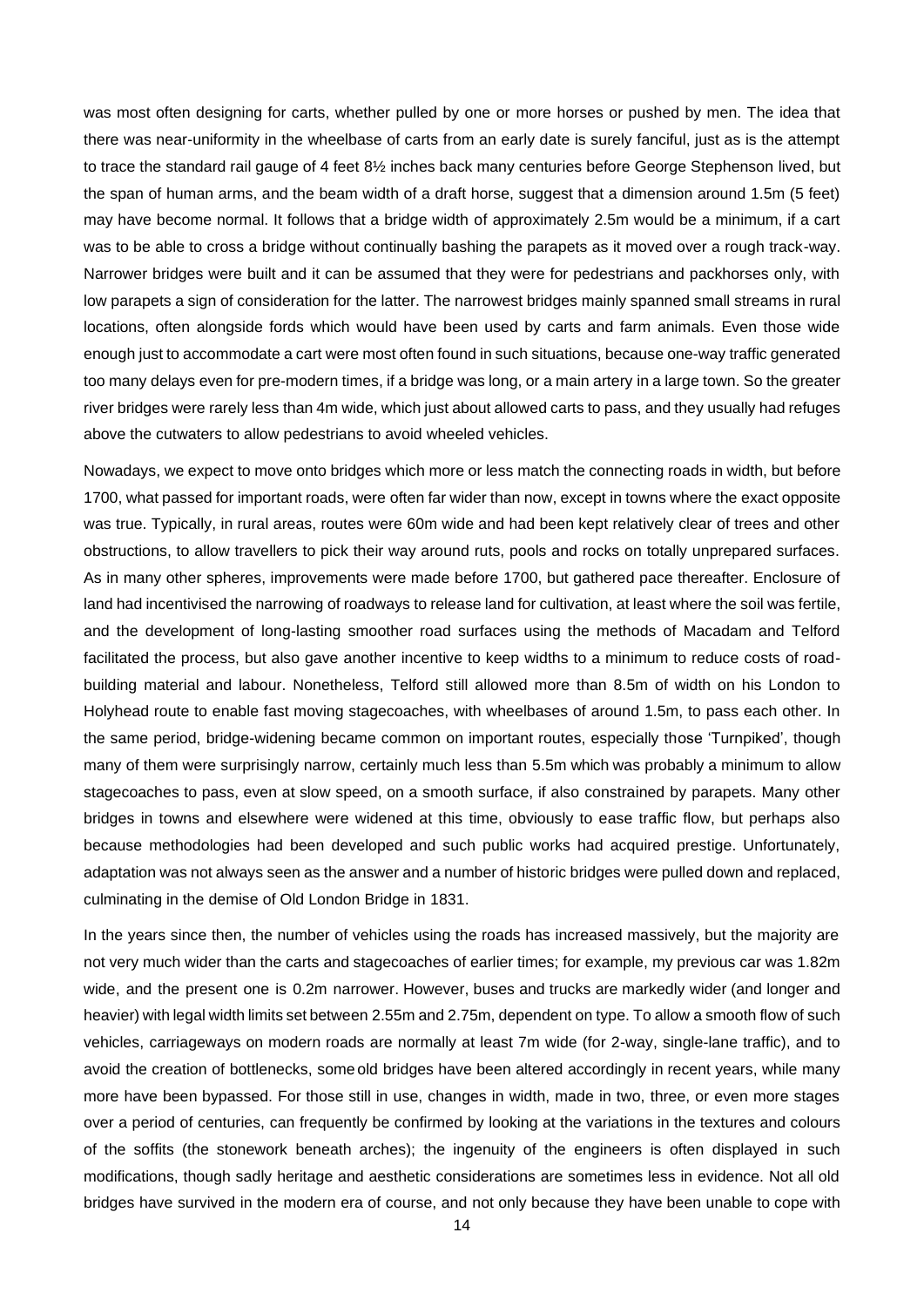the size of lorries or the volume of traffic; sometimes entirely contrary factors have come into play as patterns of movement have changed and routes have fallen into disuse. In such cases, there are usually two issues which determine whether an old bridge will survive, even in our more enlightened times. Firstly, the money has to be found to keep the bridge in a safe enough condition, for light traffic or pedestrian use. Secondly, all but single-arch bridges have piers which obstruct the water flow, and old bridges often have more, wider, piers than would be found in modern designs; in flood conditions the blockage is often increased by trees and other debris washed downstream and if there is any tendency to flood it is increased by the presence of the bridge. In such situations, bridges no longer performing an essential function are indeed vulnerable. This very brief account of some of the issues which have affected river bridges over the years can be amplified by referring to the book already highlighted, written by Harrison, and another on roads written by Davies.

#### **(ii) Moat Bridges**

In a learned paper published in the 1970s, it was estimated that there were more than 5000 sites in England and Wales which had at some time been moated, and that number was raised to over 8000 in a researcher's recent PhD thesis. The great majority were constructed in the later medieval period (between 1200 and 1500), and comprised a platform of no set shape or dimensions, but normally of area greater than 1000  $\text{m}^2$ , wholly surrounded by ditches, which were most often water-filled. Usually, the platform accommodated a dwelling together with the ancillary buildings deemed necessary by the well-to-do of the time, (only those with substantial wealth, most often derived from land-holdings, could afford to construct these sites) and was accessed by one or more bridges. Though there is often no consensus as to why any individual site incorporated a moat, it is I think accepted that security was the usual motivation. Of course, the threats being addressed were of different orders; the moated castles in borderlands and those acting as the regional power-centres of great nobles were built to withstand sustained assault by armies, whereas the defences of moated houses owned by manorial lords could have been expected to do no more than thwart opportunistic attacks by small bands of thieves and outlaws. The same was true for a few abbeys and other secular public buildings which were also provided with moats.

One thing was true for all, namely that the weak-point would have been the entrance, including the access bridge, unless counter-measures had been put in place. The latter ranged from castle defences like gatehouses with portcullises, outlying barbicans, and elaborate drawbridges which could be raised at need, to the simpler expedient of incorporating within the access bridge, a section which could be lifted away by hand. The great majority of the bridges were of wood, whether complex drawbridges or simpler structures. However, at a few sites the moats to be spanned were so wide and deep that hybrids comprising stone arches, together with one or more movable wooden sections were put in place; a few fine examples of such medieval stonework survive.

The years around 1500 were a period of transition in England and Wales, with war and general lawlessness becoming less of a factor thanks to the ruthlessness and efficiency of the Tudor state. The owners of great castles when faced with a decision between maintaining defensive strength, and enhancing comfort or incorporating decorative features, had begun to favour the latter, where they did not just desert the castles and build new mansions. They were perhaps over-optimistic since a number of rebellions were to come in the 16<sup>th</sup> century, followed by Civil War in the  $17<sup>th</sup>$  century, when ironically some castles saw their only action in five centuries; even a hundred years later, Carlisle, Stirling, and Blair Castles were all besieged by the Jacobite army. Nonetheless, the die had been cast, and the changes put in train affected moated manor houses to an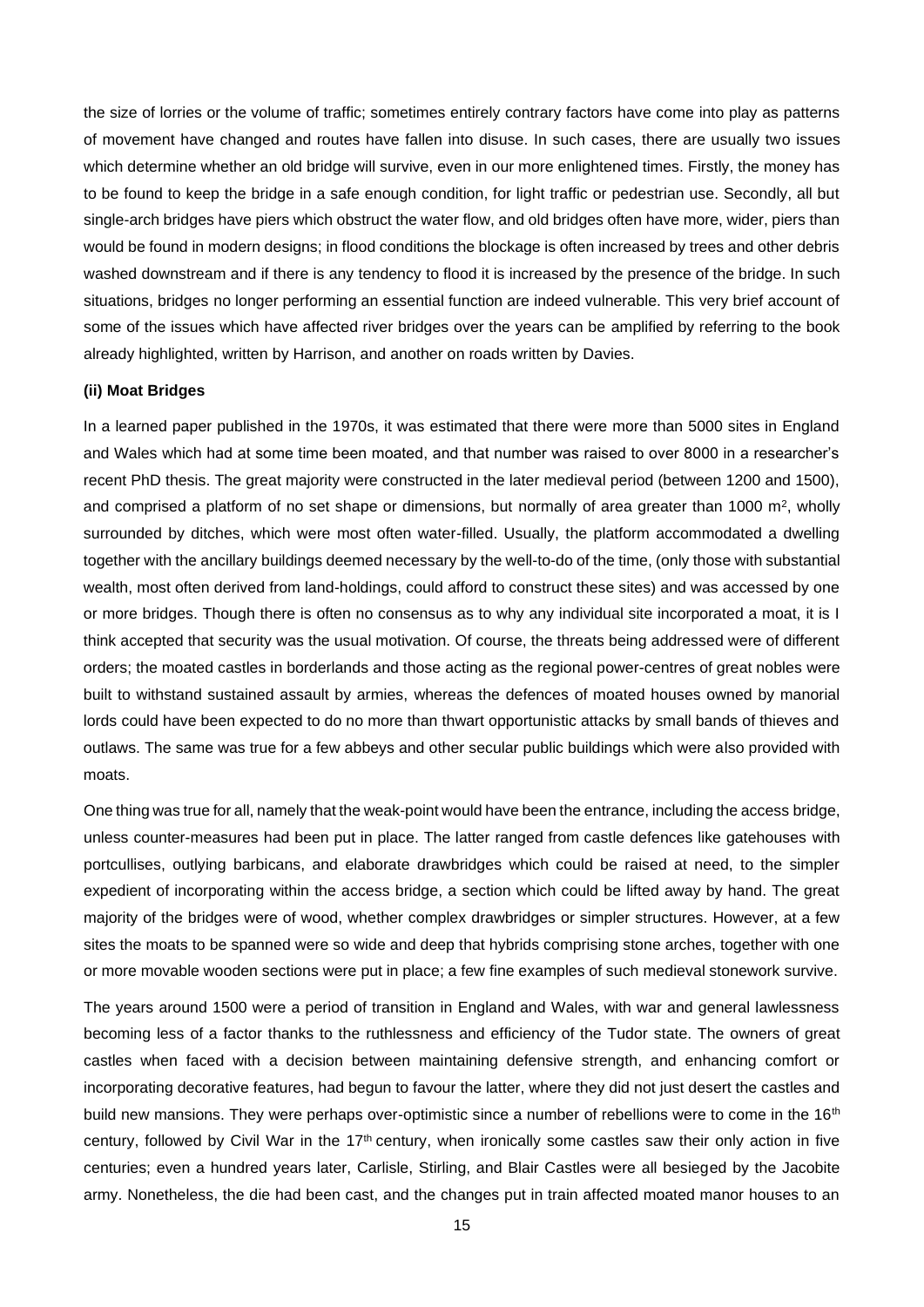even greater extent. In particular, if a moat was no longer needed as a defence, the question of whether it had any other value or should simply be filled in, needed an answer. Although fish in a moat were still an important winter food source, like pigeons in the dovecots, which were also usually maintained through the period, I think the preservation of all or part of a water-filled moat, as often depended on its decorative qualities, and on the perception that it was, as now, a status symbol.

If a moat was to be kept, then the access question came next, remembering that convenience and the ornamental contribution rather than security were by then, priorities. The easiest and cheapest option was one or more causeways, the most expensive but visually most satisfying and status-enhancing option was a decorative stone bridge, as part of a ceremonial entrance. The compromise seems to have been a causeway pierced by one or more plain small arches or culverts allowing flow between the arms of the moat, which was certainly desirable if it was spring-fed, and to make it less prone to clogging with plants and algae. So, by 1700, my cut-off point for this project, the great majority of moats had been filled in; over those which remained, access was usually by causeway, but for a minority there were bridges, some decorative, some functional. Since then they have had a good chance of surviving, and for the sake of appearances maintenance has usually been a priority, at least until recent years, when money has sometimes run short. Over the period, the main danger to them has probably been the whims of owners, and their architects and landscape designers; I believe that Lancelot 'Capability' Brown demolished more than one bridge, that would otherwise have featured here.

The definition of a moat is drawn quite wide, in that it can include natural deep dry gullies which have been bridged to give access to castles built on crags, as well as the artificial trenches, dry or water-filled which may surround or part-surround a manor house. I have so far identified c70 pre-1700 moat bridges, but many are more or less inaccessible on private land, and not visible from boundaries or rights of way. Some can be viewed on occasional open days, but I have not been in the right place at the right time very often, and others are at private wedding and conference venues. As a result, they form a disproportionately large cohort amongst the bridges which have not been visited, and those for which information is hardly adequate.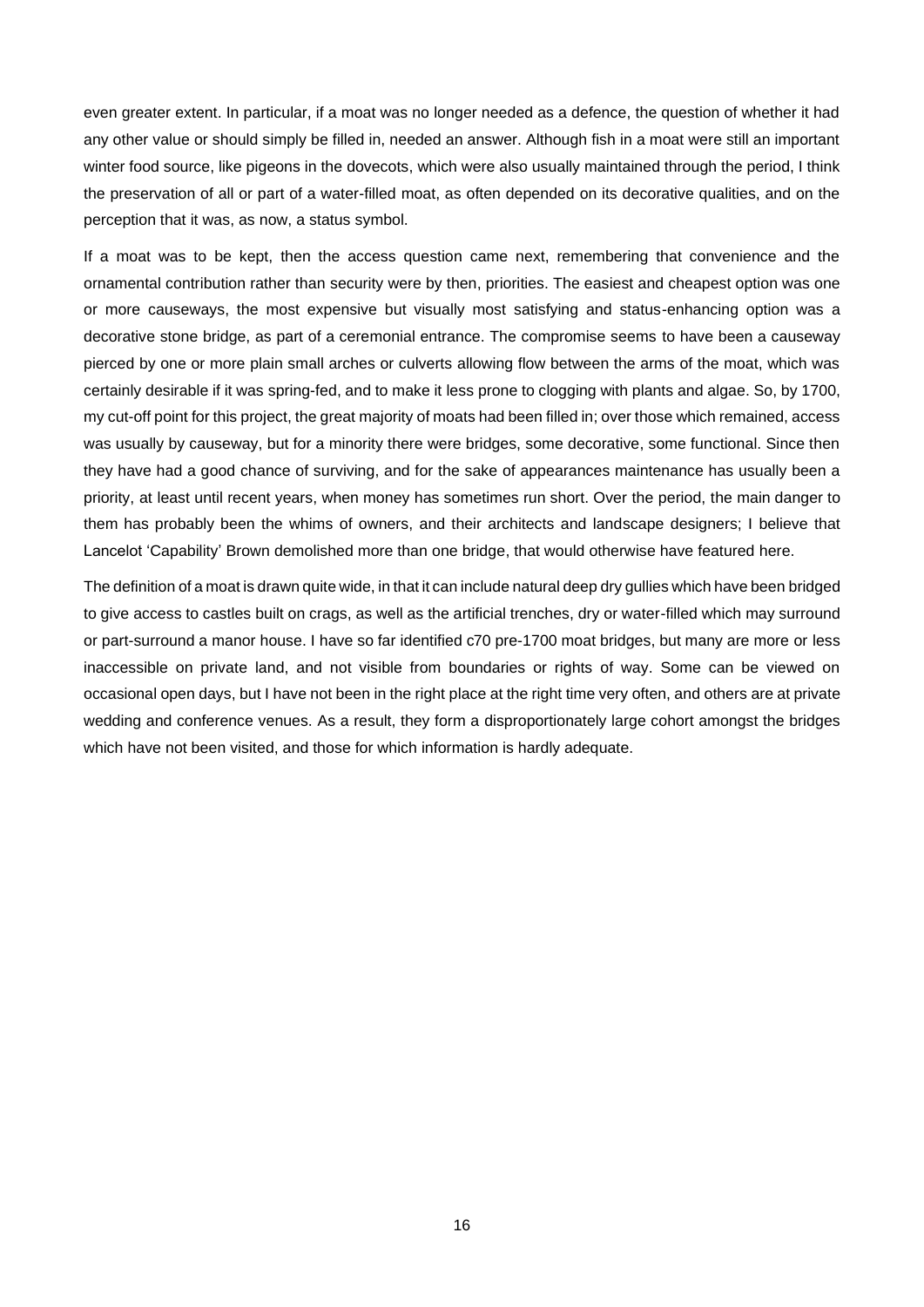### **2. Glossary of some frequently used terms**

The useful diagram below is taken from Yorke's book, though it portrays a modern masonry bridge, the terminology applies generally to stone bridges. I strongly recommend the Penguin Dictionary of Architecture, as a more comprehensive source of information about relevant terms than I can provide.



Some other relevant descriptors are not in the diagram.

| Arch, 3-centred (Tudor) | An arch shape made up of intersecting arcs of different radius, usually dated to      |
|-------------------------|---------------------------------------------------------------------------------------|
| and 4-centred           | the late-15 <sup>th</sup> century or after                                            |
| Arch, Gothic            | Pointed arch shape, most often made up of two intersecting arcs of a circle, rather   |
|                         | than triangular                                                                       |
| Arch, Segmental         | An arch shape which is a simple arc of a circle, not extending to a full semi-circle, |
| Arch, Semi-circular     | Self-explanatory, can be a sign of great antiquity 'Norman Arch'                      |
| Arch Rings              | Comprise the voussoirs, but can be doubled or tripled in layers for decorative        |
|                         | purposes, and the lower ones can be recessed, or mounted 'in two or three orders'     |
| Ashlar                  | Masonry-type, stone blocks cut to uniform size, dressed and laid in regular           |
|                         | courses                                                                               |
| Chamfering              | Applied most often to ribs and arch rings, the removal of corners for decorative      |
|                         | purposes, often a marker for a medieval bridge                                        |
| <b>Clapper Bridge</b>   | A bridge comprising one or more flat slabs laid across the tops of abutments and      |
|                         | often one or more piers forming rectangular water channel(s) (The term clam           |
|                         | bridge is used in some areas where there is a single slab)                            |
| Flood Arch              | An arch designed to accommodate flood water only, often in an approach                |
|                         | causeway                                                                              |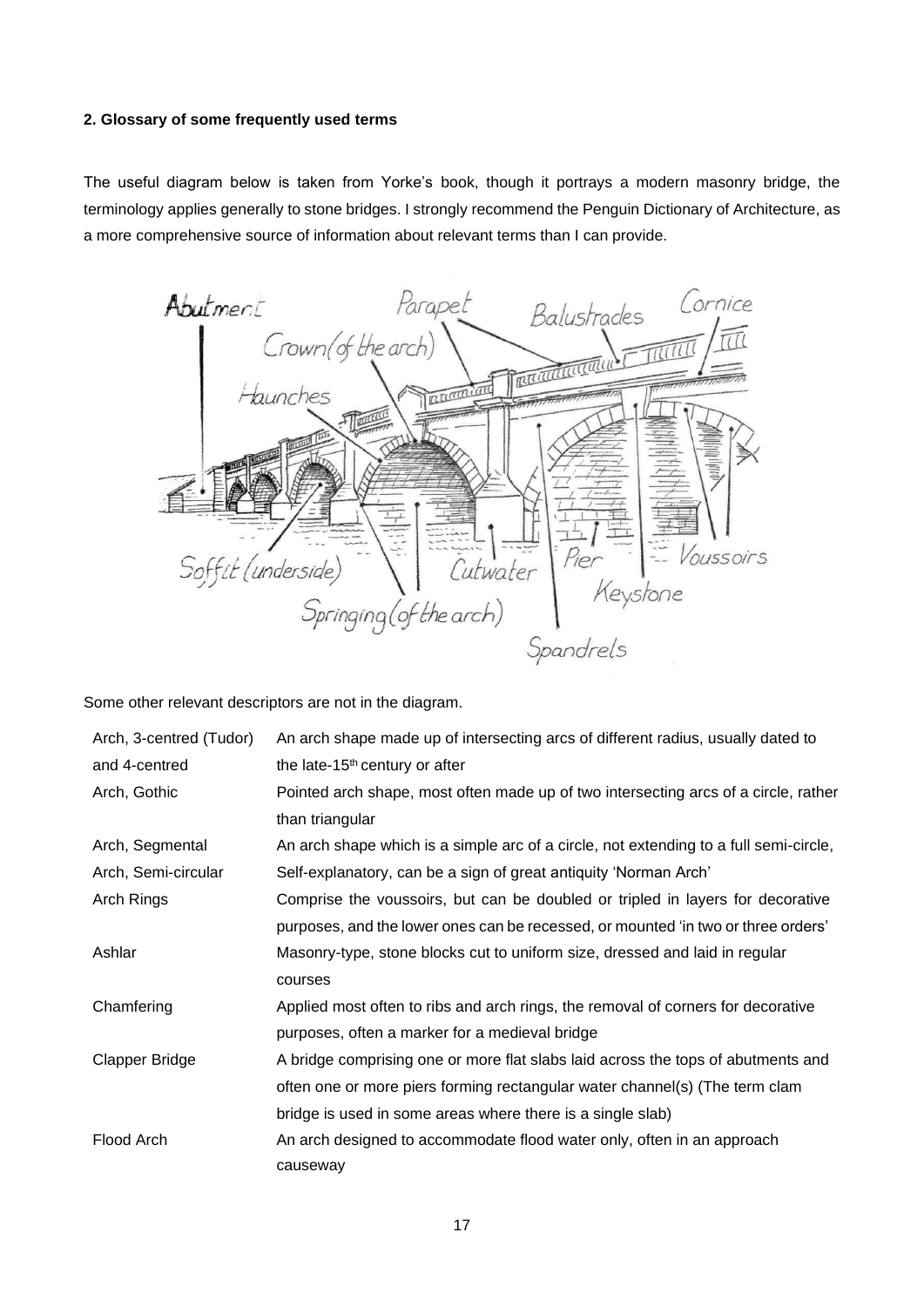| <b>Hood Mould</b>    | A protruding band of thin stones on the bridge face immediately above, and                      |  |  |  |  |
|----------------------|-------------------------------------------------------------------------------------------------|--|--|--|--|
|                      | following the shape of an arch ring                                                             |  |  |  |  |
| Impost               | Ledge on a pillar or abutment from which an arch springs                                        |  |  |  |  |
| Intrados             | Also soffits, and vault, the under-surface of an arch                                           |  |  |  |  |
| Jambs                | Vertical walls in the lower part of an arch                                                     |  |  |  |  |
| Packhorse Bridge     | A bridge which is on a pre-19 <sup>th</sup> century route, and is often too narrow for carts to |  |  |  |  |
|                      | cross $(1.5m)$                                                                                  |  |  |  |  |
| Pilasters            | Shown in the diagram, but not labelled, they are mini-columns often rising above                |  |  |  |  |
|                      | the cutwaters, usually found in post-1700 bridges                                               |  |  |  |  |
| Refuges              | Outward protrusions in the parapets, enclosing side extensions of the                           |  |  |  |  |
|                      | carriageway, usually triangular or rectangular, and most often upward extensions                |  |  |  |  |
|                      | of the cutwaters                                                                                |  |  |  |  |
| <b>Ribs</b>          | Common in the soffits of larger medieval bridges they protrude downwards, but                   |  |  |  |  |
|                      | follow the arch shape, and can be the main support members                                      |  |  |  |  |
| Rise                 | Can refer to the height of a single arch above the impost, or the difference in level           |  |  |  |  |
|                      | between the ends and centre of a bridge carriageway; where the latter is                        |  |  |  |  |
|                      | significant, the bridge is termed 'crowned', 'humped', or peaked                                |  |  |  |  |
| <b>River Arch</b>    | An arch spanning a water course                                                                 |  |  |  |  |
| Rubble               | Masonry type made up of individual stones or blocks which are non-uniform, but                  |  |  |  |  |
|                      | can range from regular layers of roughly squared blocks to completely random                    |  |  |  |  |
|                      | arrangements of stones varying in size and shape                                                |  |  |  |  |
| <b>Stilted</b>       | Refers to a bridge in which arches spring from high above the water level,                      |  |  |  |  |
|                      | supported on long jambs                                                                         |  |  |  |  |
| <b>String Course</b> | A horizontal row of protruding tiles or thin stones, found above an arch, for purely            |  |  |  |  |
|                      | decorative purposes                                                                             |  |  |  |  |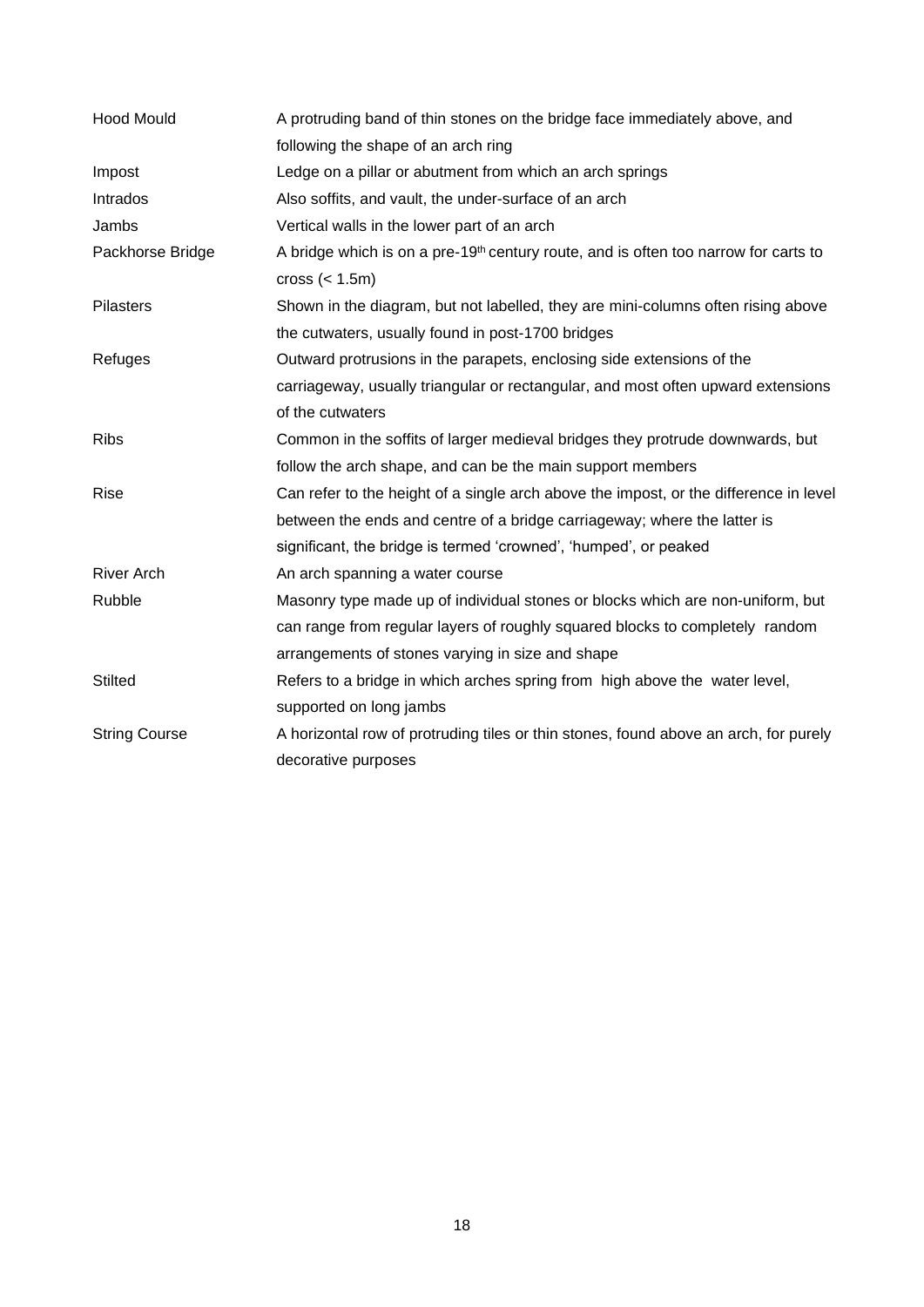#### **3. Bibliography**

Such is the importance to any investigator of English and Welsh old bridges of the five books produced by Jervoise, one, utilising information collected by Henderson, and a sixth on Cornish Bridges written by the latter, that I begin my listing with them, and then revert to the normal alphabetical ordering by author's name. There is an eclectic mix of books and published papers dealing generally with the subject; some consider bridges in a county or along a river, and some describe single bridges. I have referenced only documents, which I have found worthwhile, or specifically useful, so there are omissions which might surprise. Many books follow the course of a river, and mention or picture old bridges crossing it, but they rarely contribute much detail, so I have omitted them. There is an excellent series of regional books on the Civil Engineering Heritage which have useful entries on bridges amongst much else, but I do not make specific references to them as they mainly carry information obtainable elsewhere. I include a number of web sites which I have found useful, and would highlight especially those for Listed Buildings, Heritage Gateway and the Scottish and Welsh equivalents of the latter.

| <b>BOOK/ PAPER TITLE</b>                                                | <b>AUTHOR(S)</b>              | <b>DATE</b>     | <b>PUBLISHER</b>                                                                      | <b>COMMENTS</b>                                                                                                                                                                                                                                                                                       |
|-------------------------------------------------------------------------|-------------------------------|-----------------|---------------------------------------------------------------------------------------|-------------------------------------------------------------------------------------------------------------------------------------------------------------------------------------------------------------------------------------------------------------------------------------------------------|
| The Ancient Bridges of<br>Mid and Eastern England                       | Jervoise E.                   | 1932            | The Architectural Press                                                               | Everything published since on the topic<br>owes a large debt to the 'Jervoise books',<br>though the absence of maps, the poor<br>quality of the photographs and the quirky<br>nature of the information presented, mean<br>that they do not represent a last word. Also,<br>they date back c90 years. |
| The Ancient Bridges of<br>Wales & Western England                       | Jervoise E.                   | 1976<br>reprint | EP Publishing Ltd                                                                     |                                                                                                                                                                                                                                                                                                       |
| The Ancient Bridges of the<br>North of England                          | Jervoise E.                   | 1973<br>reprint | EP Publishing Ltd                                                                     |                                                                                                                                                                                                                                                                                                       |
| The Ancient Bridges of the<br>South of England                          | Jervoise E.                   | 1930            | The Architectural Press                                                               |                                                                                                                                                                                                                                                                                                       |
| Old Devon Bridges                                                       | Henderson C,<br>& Jervoise E. | 1938            | A. Wheaton & Co.                                                                      |                                                                                                                                                                                                                                                                                                       |
| Old Cornish<br>Bridges &<br><b>Streams</b>                              | Henderson C.<br>& Coates H.   | 1972<br>reprint | D. Bradford Barton                                                                    |                                                                                                                                                                                                                                                                                                       |
| Bridgend Bridge,<br>Dundrennan - A Monastic<br><b>Structure</b>         | Anderson A. &<br>Williams J.  | 2007            | Learned Paper, Dumfries<br>and Galloway Natural<br>History and Antiquarian<br>Society |                                                                                                                                                                                                                                                                                                       |
| <b>Bridges</b><br>of<br>Historic<br>Shropshire                          | Blackwall A.                  | 1985            | Shropshire Libraries                                                                  | The first chapter is relevant                                                                                                                                                                                                                                                                         |
| Spanning the Centuries -<br>The Historic Bridges of<br>Northamptonshire | Bowsher J.                    | 2017            | Northamptonshire<br><b>County Council</b>                                             |                                                                                                                                                                                                                                                                                                       |
| The Bridges of Wales                                                    | Breese G.                     | 2001            | Gwasg Carreg Gwalch                                                                   | The book reads like a critique of Jervoise,<br>but there is useful information, even if it is<br>hard to access                                                                                                                                                                                       |
| <b>Walking on Bridges</b>                                               | Bray R.                       | 2009            | Hayloft Publishing Ltd.                                                               | <b>Locates Lake District Bridges</b>                                                                                                                                                                                                                                                                  |
| The Medieval Bridge & St.<br>Gabriel's Chapel, Bishop's<br>Clyst        | Brown S. W.                   | 1982            | Devon Arch. Soc: Proc.<br>No. 40                                                      | Good description of important old bridge                                                                                                                                                                                                                                                              |
| The Exe Bridge, Exeter                                                  | Brown S. W.                   | 2010            | <b>Exeter City Council</b>                                                            | Informative, good photographs                                                                                                                                                                                                                                                                         |
| The Medieval Larkbeare<br>Bridge, Exeter                                | Brown S.W.                    | 1981            | Devon Arch. Soc: Proc.<br>No. 39                                                      | Excellent account of a remarkable survival                                                                                                                                                                                                                                                            |
| Bridges of the River Wear                                               | Cockerill K.                  | 2005            | The People's<br>History,<br>Ltd.                                                      | Describes all river bridges, including the<br>medieval ones.                                                                                                                                                                                                                                          |
| <b>Medieval Bridges</b>                                                 | Cook M.                       | 1998            | Shire                                                                                 | Excellent summary                                                                                                                                                                                                                                                                                     |
| Bridges on the River Wye                                                | Crow A.                       | 1995            | Lapridge Publications                                                                 | Descriptions and photographs of over 70<br>bridges, workmanlike                                                                                                                                                                                                                                       |
| <b>Bridges of Breconshire</b>                                           | Davies D.                     | 1992            | <b>Cambrian Printers</b>                                                              | Interesting details                                                                                                                                                                                                                                                                                   |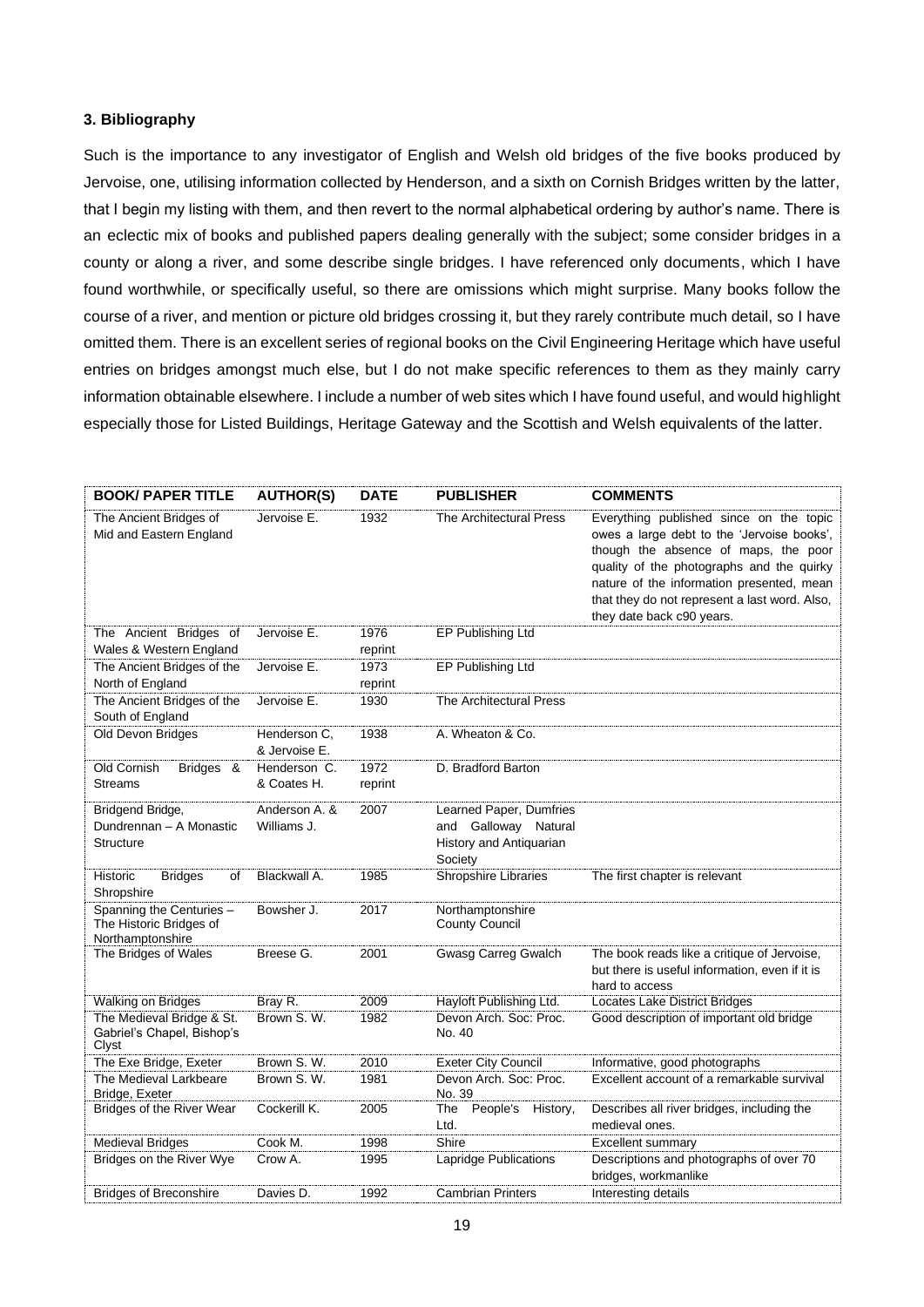| <b>BOOK/ PAPER TITLE</b>                                                                                          | <b>AUTHOR(S)</b>              | <b>DATE</b>  | <b>PUBLISHER</b>                                                               | <b>COMMENTS</b>                                                                                                                                    |
|-------------------------------------------------------------------------------------------------------------------|-------------------------------|--------------|--------------------------------------------------------------------------------|----------------------------------------------------------------------------------------------------------------------------------------------------|
| Trackways<br>From<br>to<br>Motorways                                                                              | Davies H                      | 2006         | Tempus                                                                         | Sets bridges in context                                                                                                                            |
| The River Bridges of<br>Northumberland,<br>3<br>booklets                                                          | Dickens T                     | 1975<br>1981 | Various                                                                        | Describes the few medieval bridges on the<br>Rivers Coquet, Aln and Till                                                                           |
| Medieval<br><b>Bridges</b><br>in<br>Northamptonshire                                                              | Goodfellow P.                 | 1985/86      | Journal of the Northants.<br><b>Record Society</b>                             | <b>Comprehensive Gazetteer</b>                                                                                                                     |
| Bridges in Hampshire of<br><b>Historic Interest</b>                                                               | Grayling B.                   | 2000         | Hampshire<br>County<br>Council                                                 | Shows the few pre-1700 bridges in<br>Hampshire and many others                                                                                     |
| Historic Bridges of<br>Buckinghamshire                                                                            | Hall M. G.                    | 2021         | <b>Windgather Press</b>                                                        | Beautifully presented descriptions                                                                                                                 |
| The Bridges of Medieval<br>England                                                                                | Harrison D.                   | 2004         | <b>Oxford University Press</b>                                                 | Scholarly, very informative, not afraid to<br>theorise                                                                                             |
| An illustrated Guide to the<br>Packhorse Bridges of the<br><b>Lake District</b>                                   | Hartwell M.                   | 1994         | <b>Ernest Press</b>                                                            | Good sketches of 21 bridges, and access<br>information, little detail about the bridges                                                            |
| Swarkeston Bridge and the<br><b>Stanton Causeway</b>                                                              | Heath G.R.                    | 1994         | Footprint Press Ltd.                                                           | Clear history                                                                                                                                      |
| A Guide to the Packhorse<br><b>Bridges of England</b>                                                             | Hinchcliffe E.                | 1994         | <b>Cicerone Press</b>                                                          | Excellent. Describes and locates 190<br>bridges, most complete for the north.                                                                      |
| The Historic Crossings of<br>the River Eden at Stanwix<br>.                                                       | Hogg R.                       | 1952         | &<br>Cumb'land<br>Trans.<br>West'land Antiquarian &<br>Archaeological Soc. V52 |                                                                                                                                                    |
| Excavation of a Medieval<br>Bridge at Waltham Abbey,<br>Essex in 1968                                             | Huggins P.J.                  |              | Learned Paper, Medieval<br>Archaeol 14, 1970 (1971)<br>126-47                  |                                                                                                                                                    |
| The Ancient Bridges of<br>Scotland<br>and<br>Their<br>Relation to the Roman and<br>Medieval Bridges of<br>Europe. | Inglis H.R.G.                 | 1912         | Society of Antiquaries of<br>Scotland, Learned Paper                           | Interesting general survey in introduction.                                                                                                        |
| The Roads and Bridges in<br>Early<br>the<br>History<br>of<br>Scotland                                             | Inglis H.R.G.                 | 1913         | Society of Antiquaries of<br>Scotland, Learned Paper                           | Pioneering collection of information and<br>analysis                                                                                               |
| The Most Ancient Bridges<br>in Britain                                                                            | Inglis H.R.G.                 | 1915         | Society of Antiquaries of<br>Scotland, Learned Paper                           | Extends analysis from Scotland to Northern<br>England                                                                                              |
| Cornwall's<br><b>Bridges</b><br>&<br>Viaducts Heritage                                                            | Kentley E.                    |              | <b>Twelveheads Press</b>                                                       | Adds little to Henderson save some better<br>photographs but nicely produced                                                                       |
| The Bridges of Britain                                                                                            | Maré E. de                    | 1954         | <b>Batsford</b>                                                                | The best 'popular' account I have read,<br>though the author is unashamedly more<br>interested in bridges post-1700                                |
| Old Bridges of Snowdonia                                                                                          | Marshall D.                   | 2021         | <b>Gwasg Carreg</b><br>Gwalch                                                  | Good collection of bridges                                                                                                                         |
| Jaggermen's Bridges on<br><b>Packhorse Trails</b>                                                                 | McEwen C.                     | 2008         | Sledgehammer<br><b>Engineering Press</b>                                       | Describes over 70 Packhorse Bridges in the<br>North of England. Good B/W photographs,<br>chatty accounts, some measurements. A<br>really nice book |
| Encyclopaedia<br>of<br>An<br><b>British Bridges</b>                                                               | McFetrich D.                  | 2010         | Priory Ash Publishing                                                          | Unique source, though smaller old bridges,<br>mainly absent; accounts of 1650 bridges<br>and much else                                             |
| Discover Dorset - Bridges                                                                                         | McFetrich D. &<br>Parsons J.  | 1998         | <b>The Dovecot Press</b>                                                       | Good descriptions and photographs of<br>medieval bridges in Dorset                                                                                 |
| Ditchford Bridge, Irchester,<br>Northamptonshire                                                                  | McKeague P.                   | 1988/1989    | Northamptonshire<br>Archaeology 22                                             | Good account                                                                                                                                       |
| <b>Discovering Bridges</b>                                                                                        | Metcalfe L.                   | 1970         | Shire                                                                          | Much information in a small space                                                                                                                  |
| The Brig of Ayr and<br>Something of Its Story                                                                     | Morris J. A.                  | 1912         | Stephen & Pollock                                                              | Focus on 18 <sup>th</sup> and 19 <sup>th</sup> century history of a<br>famous bridge                                                               |
| Irish Stone Bridges -<br>History and Heritage                                                                     | O'Keeffe P. &<br>Simington T. | 1991         | Irish Academic                                                                 | A wonderful<br>comprehensive and<br>book,<br>inspirational.                                                                                        |
| Some Yorkshire Bridges of<br>Beauty and Romance                                                                   | Patchett A.N.                 | 1992         | <b>The Pentland Press</b>                                                      | Idiosyncratic, but informative, describes a<br>good proportion of Yorkshire medieval<br>bridges                                                    |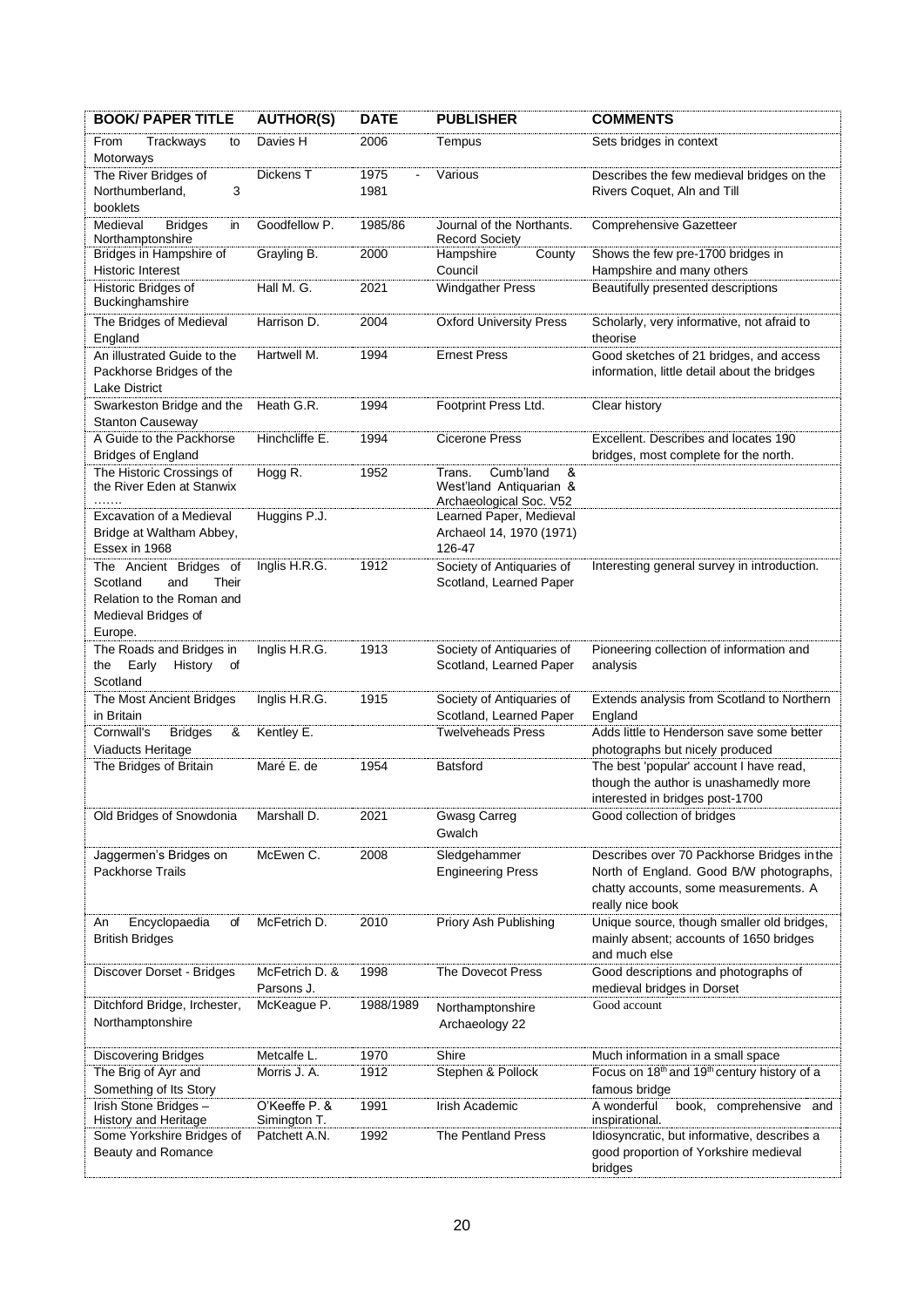| A Heritage of Bridges<br>between Edinburgh, Kelso<br>& Berwick                             | &<br>Paxton R.<br>Ruddock T.    |      | The Institution of Civil<br>Engineers                                 | Informative, but mainly chooses better<br>known bridges                                               |
|--------------------------------------------------------------------------------------------|---------------------------------|------|-----------------------------------------------------------------------|-------------------------------------------------------------------------------------------------------|
| Cam Bridges                                                                                | Pierpoint R.J.                  | 1976 | The Oleander Press of<br>Cambridge                                    | Interesting, but bridges are mainly post-<br>1700                                                     |
| Fords, Ferries, Floats and<br>Bridges near Lanark                                          | Reid T.                         | 1913 | Learned Paper obtained<br>from Internet                               | Eccentric, but informative                                                                            |
| The River Wey Bridges                                                                      | Renn D.F.                       |      | Learned Paper reprinted                                               | Good detailed engineering account of                                                                  |
| between Farnham<br>and<br>Guildford                                                        |                                 |      | from Research Volume of<br>the<br>Surrey                              | unique set of medieval bridges                                                                        |
|                                                                                            |                                 |      | Archaeological Society                                                |                                                                                                       |
| Clopton Bridge                                                                             | Ribbans M.                      | 2005 | <b>RFP</b>                                                            | Comprehensive<br>account<br>οf<br>famous<br>Stratford-upon-Avon bridge.                               |
| <b>Medieval Bridges</b>                                                                    | Salter M.                       | 2015 | <b>Folly Publications</b>                                             | Very brief accounts of c500 bridges in the<br>UK with some small photographs & a good<br>introduction |
| <b>Bridges of Bedfordshire</b>                                                             | Simco<br>А.<br>&<br>McKeague P. | 1997 | Bedfordshire<br>County<br>Council                                     | Excellent county survey of historic bridges,<br>no other comparable                                   |
| Monnow Bridge and Gate                                                                     | Rowlands M. L.<br>J.            | 1994 |                                                                       |                                                                                                       |
| The Bridges of Lancashire                                                                  | Slack M.                        | 1986 | Doyle<br>Derek<br>&                                                   | Informative, if by no means comprehensive,                                                            |
| and Yorkshire                                                                              | Stuart J.                       |      | Associates<br><b>Orchard Publications</b>                             | a good snapshot<br>Excellent pictures, not over-informative                                           |
| The Clapper Bridges of<br>Dartmoor and Some Myths<br>and Tall Tales of the Moor            |                                 |      |                                                                       |                                                                                                       |
| Bridges on the Teign<br>Rivers                                                             | Thomas D.L.B.                   | 1997 | Trans. Devon Ass. 129<br>ps. 145-183                                  | Comprehensive data on bridges of R. Teign<br>& its tributaries. Excellent                             |
| Dorset Bridges - A History<br>and Guide                                                    | Wallis A.J.                     | 1974 | The<br>Abbey<br>Press,<br>Sherborne                                   | Written by bridge maintenance engineer,<br>good descriptions                                          |
| Moulton Packhorse Bridge                                                                   | Watkins A.A.                    | 1932 | <b>PDF</b><br>Learned Paper,<br>Suffolk Institute                     | Some useful general and local information                                                             |
| The<br><b>Bridge</b><br>Long<br>οf                                                         | Whiting F. E. &                 | 2006 | Lazarus Press                                                         |                                                                                                       |
| <b>Bideford</b><br>through<br>the<br>Centuries                                             | Christie P.                     |      |                                                                       |                                                                                                       |
| The Town Gates and                                                                         | Wilshere J.                     | 1982 | Chamberlain Music &                                                   | Unfortunately none of those dealt with have                                                           |
| <b>Bridges</b><br>Medieval<br>of<br>Leicester                                              |                                 |      | <b>Books</b>                                                          | survived                                                                                              |
| ʻThe<br>Fairest<br>Arch<br>in<br>England' Old Ouse Bridge,<br>York and its Buildings       | Wilson B. &<br>Mee F.           | 2002 | York<br>Archaeological<br>Trust                                       | Another lost bridge                                                                                   |
| A Century of Bridges - An<br>Illustrated Guide to all the<br><b>Bridges that Cross the</b> | Witts C.                        | 1998 | River<br>Severn<br>Publications                                       | Sketches and brief notes on all, though only<br>one, at Bridgnorth falls tenuously into my<br>domain  |
| Severn                                                                                     |                                 |      |                                                                       |                                                                                                       |
| Crossing Places of the<br>Upper Thames - A History<br>and Guide                            | Woolacott A.                    | 2008 | Tempus                                                                | Idiosyncratic,<br>but<br>informative,<br>some<br>important bridges not photographed                   |
| <b>Bridges</b><br>Britain,<br>of<br>A<br><b>Pictorial Survey</b>                           | Wright G.N.                     | 1973 | D. Bradford Barton Ltd.                                               | Excellent photographs                                                                                 |
| The Bridges of Wiveton                                                                     | Wright J                        | 2001 | <b>PDF</b><br>Paper,<br>Learned<br>The<br>Glaven<br>from<br>Historian | Much about an important Norfolk bridge                                                                |
| <b>Bridges Explained</b>                                                                   | Yorke T.                        | 2008 | <b>Countryside Books</b>                                              | Principles underlying the construction of<br>masonry bridges simply explained                         |